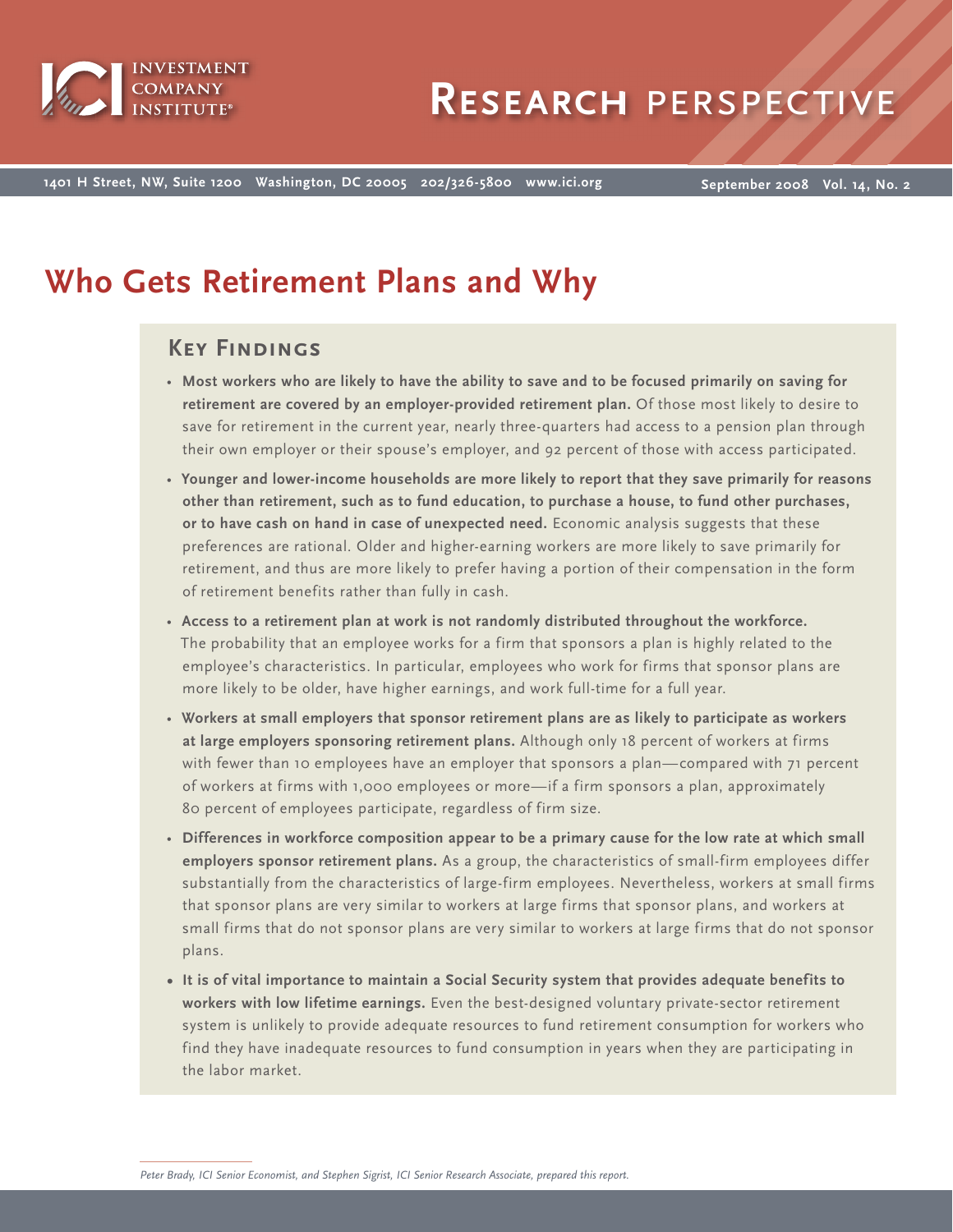## **Table of Contents**

| <b>Employee Demand for Pension Benefits 4</b>                                                      |
|----------------------------------------------------------------------------------------------------|
|                                                                                                    |
| Is Household Focus on Retirement Savings                                                           |
| Reexamining Household Financial Asset                                                              |
| Summary: Employee Demand for Pension                                                               |
| Why Do Firms Sponsor Retirement Plans? 14                                                          |
| What Are the Characteristics of Private-Sector                                                     |
| Sponsorship of and Participation in Retirement                                                     |
| Are Certain Types of Workers More Likely to Work<br>for a Firm That Sponsors a Retirement Plan? 19 |
| Are Certain Types of Workers More Likely to                                                        |
| Age, Lifetime Earnings, and Pension Coverage. 22                                                   |
| <b>Understanding Differences in Sponsorship Rates</b>                                              |
| Alternative Explanations for Why Sponsorship                                                       |
| <b>Examining Differences in Employee</b>                                                           |
| <b>Employees with Retirement Plans at Firms</b><br>of All Sizes Have Similar Characteristics 27    |
| Summary: Why Sponsorship Rates Differ                                                              |
| Reexamining Which Workers Are at Firms That<br>Do Not Sponsor Plans 29                             |
| Demand for Pensions and Employer Sponsorship30                                                     |
| Access to an Employer Plan through a Spouse 31                                                     |
| Summary: Which Workers Do Not Have                                                                 |
|                                                                                                    |

# **Introduction**

There is considerable interest in developing public policies that can increase savings and help individuals prepare for retirement. One line of effort aims to increase participation in employer-sponsored pension plans, such as 401(k) plans, at firms that currently offer plans. The Pension Protection Act of 2006 (PPA) is one measure designed to spur participation by including provisions to encourage firms with  $401(k)$  plans to adopt automatic enrollment. Another line of effort aims to encourage firms that do not currently offer a retirement plan to adopt a plan. For example, the Small Business Job Protection Act of 1996 (SBJPA) introduced SIMPLE plans to encourage employers with fewer than 100 employees to adopt a 401(k)-type plan. New proposals to increase savings for retirement are proposed frequently. One current proposal to increase retirement savings among those without an employer plan is the "Automatic IRA" proposal.<sup>1</sup>

As the retirement industry and policymakers try to increase coverage, it is important to understand the motives at play and why more employers do not currently sponsor plans. To that end, it is necessary to understand which workers currently have access to and participate in employer-sponsored retirement plans, and why certain employees desire and certain employers offer compensation in the form of retirement benefits. This paper examines the various factors that lead some workers to favor compensation that includes both cash compensation and retirement benefits over cash alone, and it discusses the factors that lead some employers to offer retirement benefits.

Workers search for jobs that offer them the most valuable compensation packages. Individuals who wish to save for retirement value pension benefits because the benefits offer favorable tax treatment and other advantages such as the pooling of investments. Some individuals, however, prefer cash compensation alone to retirement benefits because of the restrictions and tax penalties placed on accessing retirement benefits prior to retirement.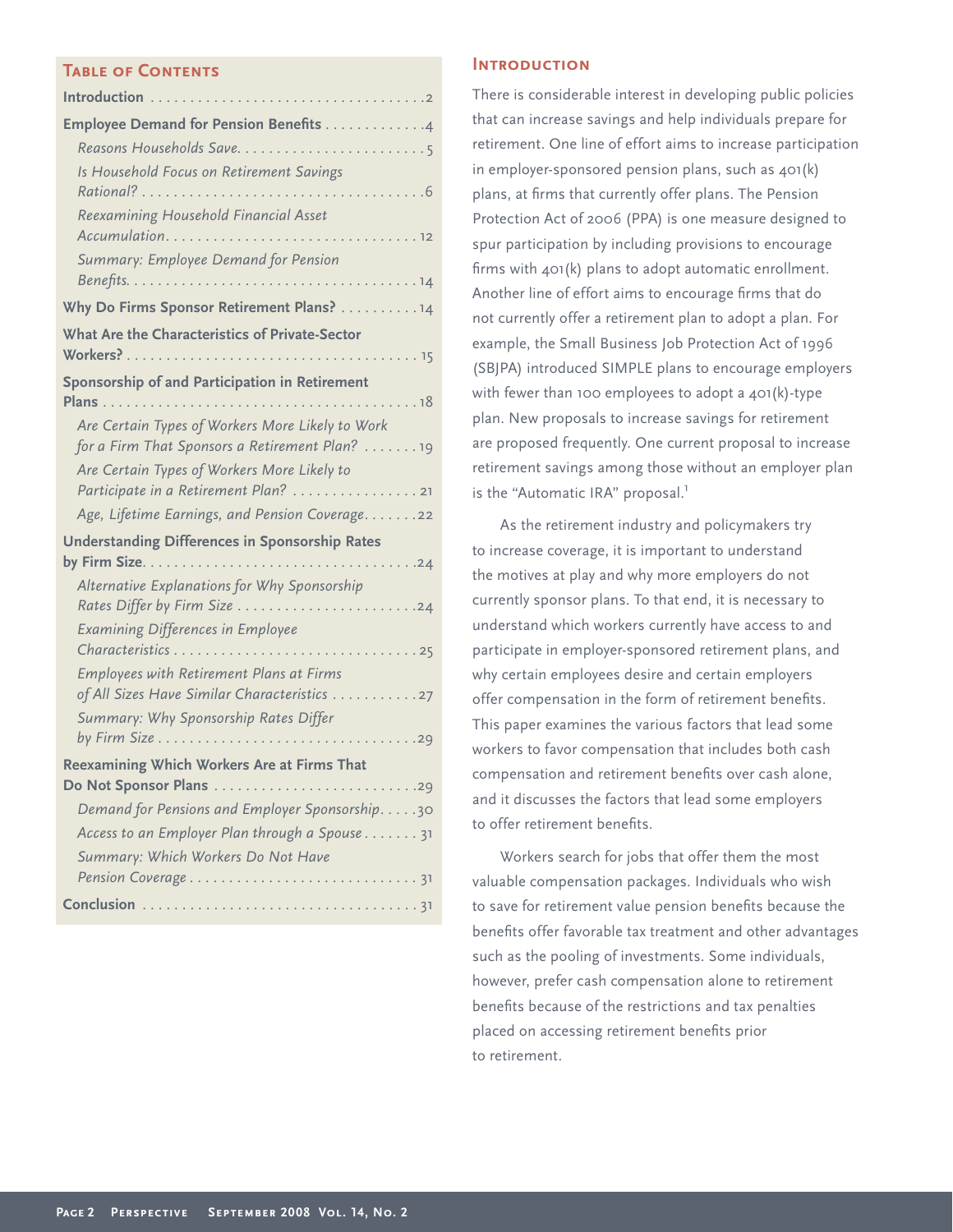Because employers compete with one another to hire workers, they must attempt to create attractive compensation packages. In doing so, employers have the option to combine pension benefits with cash compensation. However, the amount of compensation they can offer is itself limited by the competition they face when selling their goods and services. Therefore, employers are more likely to offer retirement benefits if their workforces value such benefits. This would predict that the higher the proportion of a firm's workforce that has the ability to save and is primarily focused on saving for retirement, the higher the probability that a firm would offer retirement benefits.

 Survey data show that younger and lower-income households are less likely to cite retirement as the primary reason they save. These households are more likely to be primarily focused on saving to fund education, to purchase a house, to fund other purchases, or to have cash on hand in case of unexpected need. The tendency of younger workers to focus less on retirement savings is consistent with economic models of life-cycle consumption, which predict that most workers will delay saving for retirement until later in their working careers. The structure of government transfer programs is consistent with lower-income households focusing less on retirement savings. Most government programs aimed at lower-income households attempt to supplement income and increase these households' current consumption; it is unlikely that these same households wish to reduce current consumption to save for retirement. Moreover, Social Security benefits replace a higher percentage of preretirement earnings for individuals with low lifetime earnings, making lower earners less likely to desire to save for retirement at any given age.

Consistent with this analysis, the empirical evidence presented in this paper shows that younger and lowerearning workers are less likely to work for a firm that sponsors a retirement plan. In addition, evidence suggests that the preference of a firm's workforce for retirement benefits plays a significant role in an employer's decision to offer a retirement plan. For example, policymakers have often noted that small firms have much lower rates of pension coverage than do large firms. The analysis in this

paper suggests that these differences are driven primarily by differences in the composition of the firms' workforces related to the desire of workers to save for retirement in the current year. Overall, a minority of workers currently without access to an employer-sponsored retirement plan are likely to prefer retirement benefits to cash compensation. Only 27 percent of workers without access to a retirement plan at work are likely to have the ability to save and to be primarily focused on saving for retirement. One-fifth of these have access through a spouse; thus only 22 percent of workers without access to a plan at work are likely to desire to save for retirement in the current year and be without access to an employer plan through a spouse.

The private-sector pension system is often criticized because it is said that too small a fraction of the privatesector workforce has access to employer-provided retirement plans, and not all workers with access to a plan choose to participate in the plan. However, employersponsored retirement plans should not be analyzed in a vacuum; the U.S. retirement system includes both tax incentives to encourage employers to offer pension benefits and a social safety net of programs to help the elderly. Social Security is structured so that the portion of earnings replaced is much higher for workers with lower lifetime earnings; those with higher lifetime earnings rely more heavily on employer-sponsored retirement plans and private savings. This is not unintentional—policymakers realized that lower-wage workers were unlikely to accumulate much wealth and that Social Security alone would not be sufficient for higher-wage workers. It is evident that policymakers intended Social Security and employer-provided pensions to work together; since the enactment of Social Security, Congress has allowed private-sector employers to "integrate" their pension plans with Social Security. Applicable law permits a higher benefit formula or a higher employer contribution rate on earnings not covered by Social Security than on earnings covered by Social Security.2 The success of private-sector plans should be judged in light of these factors. Of those most likely to desire to save for retirement in the current year, nearly three-quarters have access to a plan through their own employer or their spouse's employer, and 92 percent of those with access participate.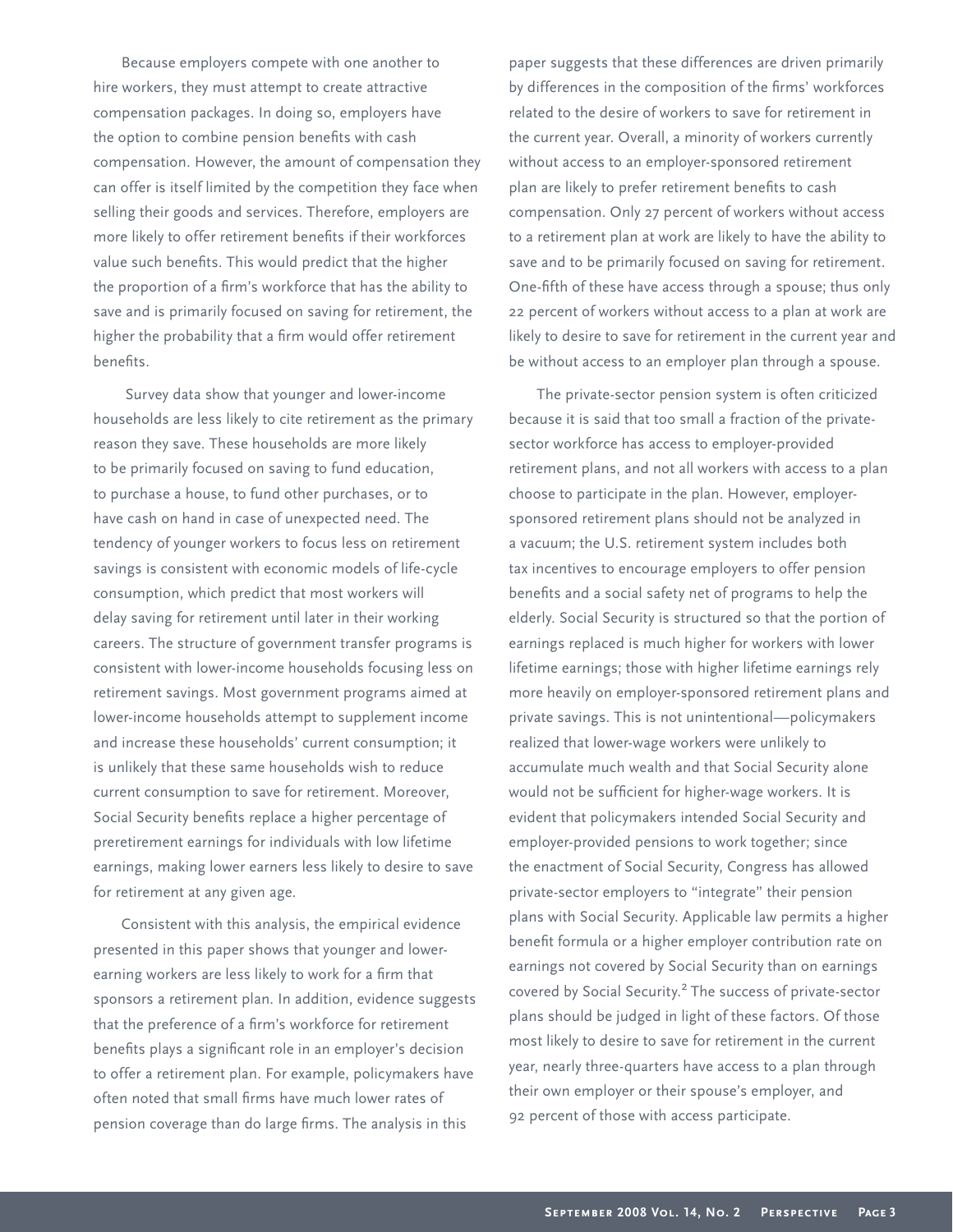The analysis in this paper supports the proposition that the private-sector pension system can and should be improved. However, the analysis also suggests caution when proposing reforms to a system that provides retirement benefits to most of the workers who are likely to value retirement benefits more highly than cash compensation. The incentives faced by both employees and employers should be taken into account when crafting pension reforms, and realistic goals should be set for increasing employer-based retirement plan coverage. Some workers do not have the resources to fund current consumption, much less the ability to set aside resources to fund consumption in retirement. Other workers may have the ability to save and will likely desire to save for retirement at some point in their careers, but have more important savings priorities in the current year. It is unlikely that either group of these workers will seek to work for a firm that offers a pension plan, and if they do work for a firm that offers a plan, it is unlikely that they would choose to contribute a portion of their salary to a retirement plan. More significantly, some households face a lifetime of low earnings. Even the best designed voluntary private-sector retirement system is unlikely to provide adequate resources to fund retirement consumption for workers who find they have inadequate resources to fund consumption in years when they are participating in the labor market. Because of this, it is of vital importance to maintain a Social Security system that provides adequate benefits to workers with low lifetime earnings.

# **EMPLOYEE DEMAND FOR PENSION BENEFITS**

Employers can compensate employees for their labor with either cash compensation (compensation with no restrictions on use) or with fringe benefits (compensation earmarked for specific purposes, such as employerprovided health insurance or retirement benefits). Many fringe benefits are treated favorably under federal and state income tax rules. For example, compensation in the form of health insurance premiums typically is not included in the employee's taxable income. Taxes on contributions to retirement accounts and pension funds normally are deferred. No tax is due at the time of the contribution or as investment returns accrue; rather, taxes are paid when distributions are taken in retirement.<sup>3</sup>

Because of the favorable tax treatment, many employees prefer a compensation package that contains both cash compensation and retirement benefits. That is, employees who wish to save a portion of their compensation for retirement prefer a dollar contributed to an employer-sponsored retirement account more than a dollar of cash compensation that is first taxed and then saved in a taxable account. In addition to the tax benefits, employees may value the benefits of pooling investments. For example, employees with contributory defined contribution (DC) pension plans may value the convenience of payroll deduction, the economies of scale that reduce the cost of investing, and the professional management of investment offered by the plan. Employees with a traditional defined benefit (DB) pension plan may value the employer's promise of future retirement income based on years of work and salary earned. However, not all workers wish to save for retirement, and because of the restrictions placed on accessing retirement benefits prior to retirement and tax penalties applied to early withdrawals, some workers would prefer compensation composed entirely of cash to an otherwise equivalent compensation package that includes both cash and pension benefits. This section explores which workers are most likely to desire to save for retirement in the current year, and thus, which workers would be most likely to demand compensation in the form of retirement benefits.

In this paper, the term "demand" is used in accordance with its meaning in economic theory. An individual worker is said to "demand" pension benefits if he or she would prefer a compensation package that combines cash and pension benefits to a package with an equal amount of total compensation (cash plus contributions to a pension plan on the worker's behalf) but consisting of cash alone. If an individual "demands" a pension, that in no way implies that the worker communicates this preference in any direct manner to his or her employer or that the individual will be offered a pension by his employer.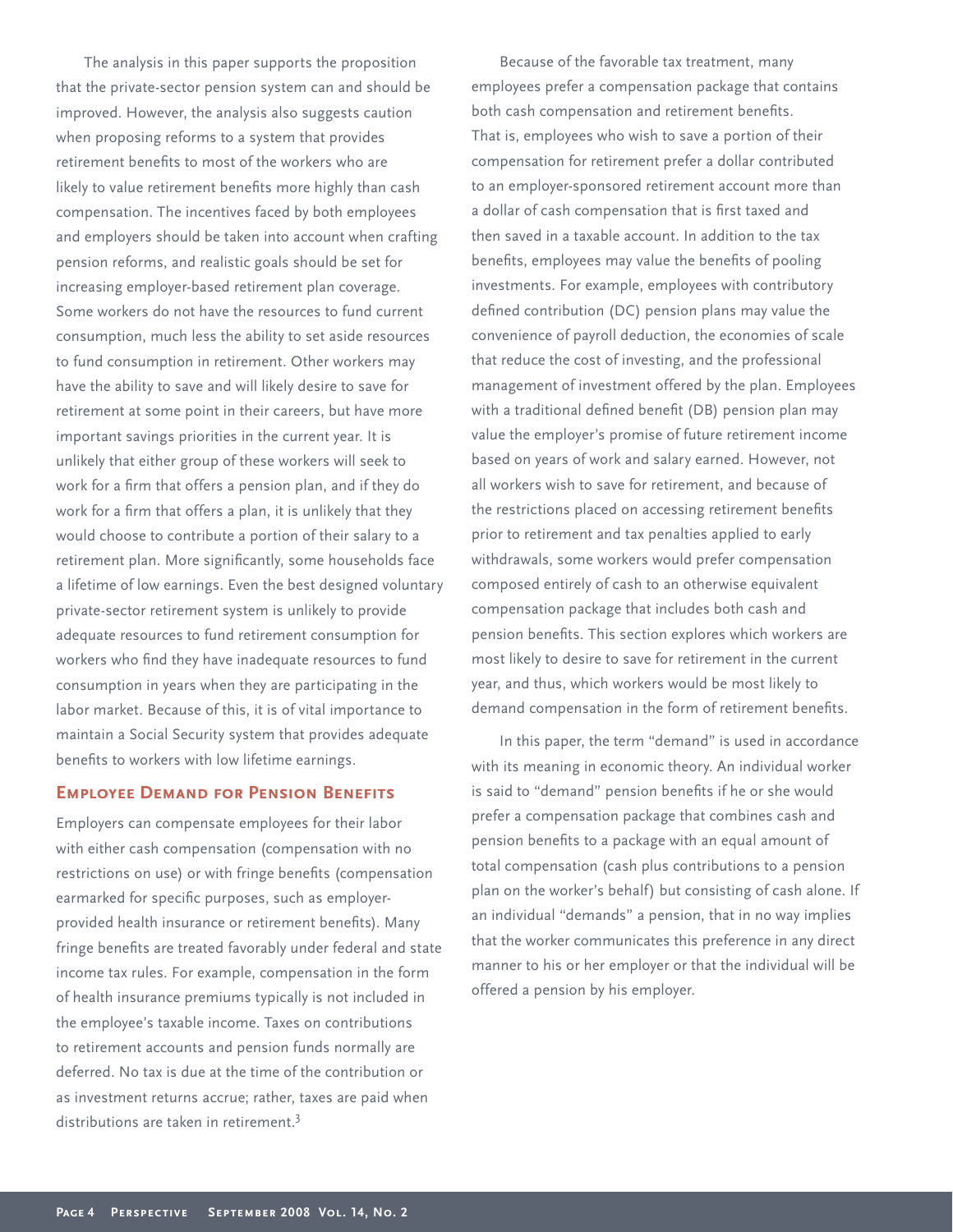# *Reasons Households Save*

Every three years the Federal Reserve Board conducts the Survey of Consumer Finances (SCF), which asks households detailed questions about their balance sheets and incomes.4 The survey also asks households their most important reason for saving. Of households headed by an individual aged 21 to 64, 36 percent reported that the most important reason for savings was for retirement. Another 27 percent of households reported they were primarily saving for "liquidity," or precautionary savings to guard against unexpected circumstances. The next most common reasons for savings were education, home purchase, and future purchases. Three percent of households reported that they did not or could not save.

The reasons for saving cited by households varied by age, education, and income.<sup>5</sup>

**•** Only 15 percent of households with a household head aged 21 to 29 saved primarily for retirement; 43 percent of these households cited education, home purchase, or other future purchases as the primary reason they saved. In contrast, 55 percent of households with a household head aged 55 to 64 saved primarily for retirement; only 10 percent of these households cited education, home purchase, or other future purchases as the primary reason they saved.

- **•** Of households headed by an individual with less than a high school education, 20 percent saved primarily for retirement, compared with 46 percent of households headed by an individual with a bachelor's degree or graduate degree.
- **•** Among households with income in the bottom 25 percent of all households, 17 percent said that retirement is the most important reason they were saving, compared with 54 percent of households with income in the top 25 percent of all households. Conversely, 52 percent of households in the bottom income quartile cited liquidity, home purchase, or other future purchases as their primary reason for saving, compared with 25 percent of households in the top income quartile. Among the lowest quartile of households ranked by income, 7 percent of households reported that they did not or could not save, compared with 1 percent of households in the highest income quartile.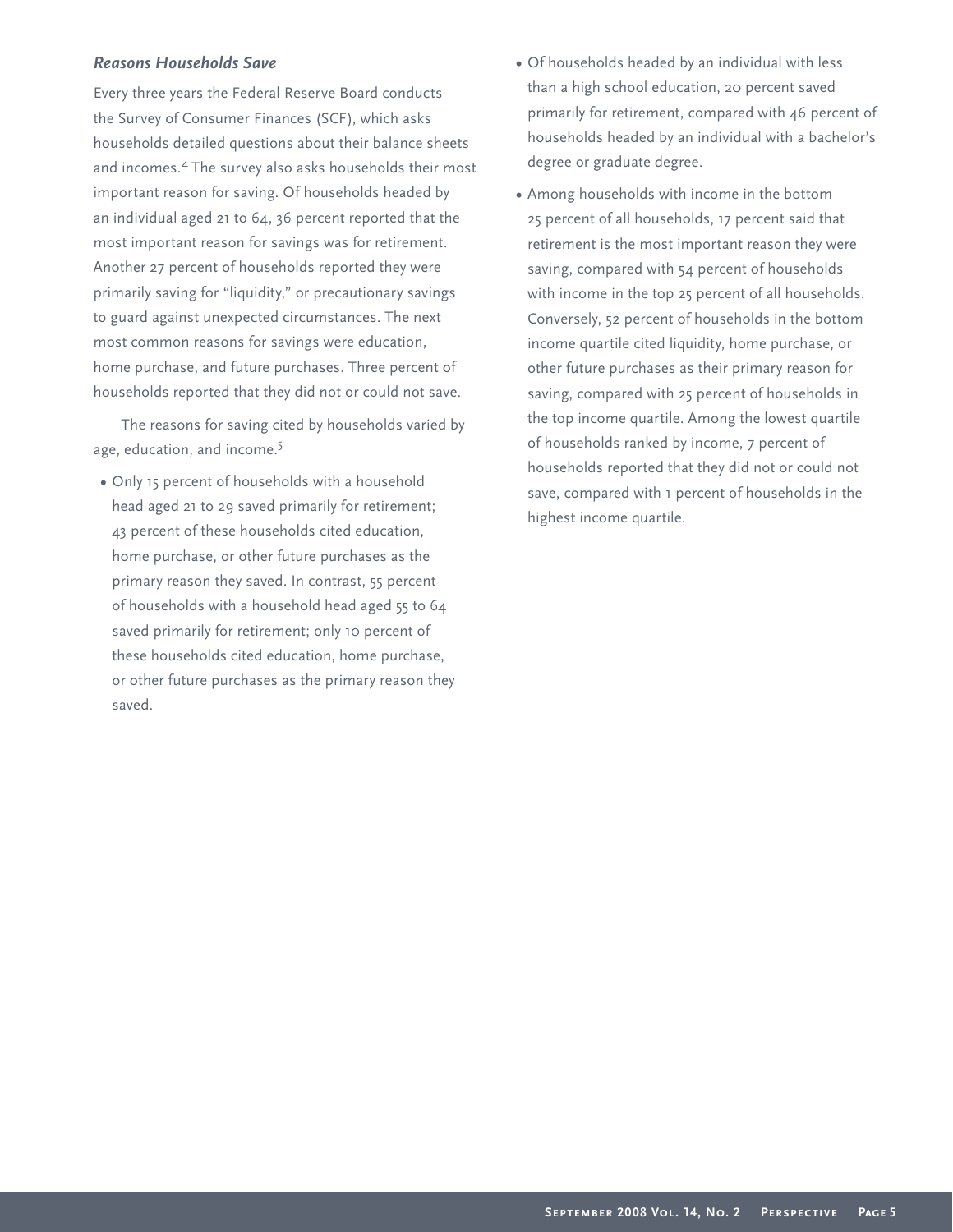Taking into account both age and income, a strong pattern emerges (Figure 1). Regardless of income level, only 15 percent of households with a household head aged 21 to 29 said their most important reason for saving was retirement. Most were saving for liquidity, education, a home, or future purchases. Although this percentage increased with age, the increase was tempered for lowerincome households. Only one out of five households with a household head aged 30 to 44 and with income below the median (\$42,000 in 2003) was primarily saving for retirement. Only one out of four households with a household head aged 45 to 64 and with income below the 25th percentile (\$22,000 in 2003) cited retirement as the most important reason that they saved. Indeed, 11 percent of this group reported that they did not or could not save. The percentage that cited retirement as the primary savings goal increased to 34 percent for households with a household head aged 30 to 44 and income above median household income. For older workers, the focus on retirement savings moves farther down the income scale, with 55 percent of households aged 45 to 64 with

income above the 25th percentile of household income saving primarily for retirement.

## *Is Household Focus on Retirement Savings Rational?*

These data suggest younger and lower-income workers are less likely to be focused on saving for retirement, and thus are likely to place a lower value than other workers on compensation packages that include retirement benefits. This section investigates whether there is a rational explanation for why these workers put less emphasis on saving for retirement. Consistent with survey results, economic models of lifetime consumption suggest that younger workers are less likely to save primarily for retirement than older workers. In addition, there are at least two reasons why workers with lower incomes are less likely to save primarily for retirement: (1) they are unlikely to be able or willing to restrict consumption below their already low level of income and (2) they would rationally choose not to save because Social Security benefits will replace a higher percentage of their earnings in retirement.

## **Figure 1**

## **Most Important Reason for Family's Savings**

*Percentage of households with household head aged 21 to 64 by household income and age of household head, 2004*

|                               |                         |                      | Aged 30 to 44                                           |                                                  | Aged 45 to 64                                                          |                                                                 |
|-------------------------------|-------------------------|----------------------|---------------------------------------------------------|--------------------------------------------------|------------------------------------------------------------------------|-----------------------------------------------------------------|
| <b>Reason</b>                 | All                     | <b>Aged 21 to 29</b> | <b>Below median</b><br>household<br>income <sup>1</sup> | Above median<br>household<br>income <sup>1</sup> | <b>Below 25th</b><br>percentile of<br>household<br>income <sup>2</sup> | Above 25th<br>percentile of<br>household<br>income <sup>2</sup> |
| <b>Retirement</b>             | 36                      | 15                   | 21                                                      | 34                                               | 25                                                                     | 55                                                              |
| <b>Liquidity</b>              | 27                      | 28                   | 29                                                      | 29                                               | 36                                                                     | 22                                                              |
| Education, home, or purchases | 27                      | 43                   | 38                                                      | 29                                               | 21                                                                     | 16                                                              |
| Education                     | 14                      | 16                   | 19                                                      | 22                                               | 5                                                                      | 9                                                               |
| Buy own home                  | 6                       | 16                   | 10                                                      | $\overline{3}$                                   | $\overline{4}$                                                         | $\overline{2}$                                                  |
| Purchases                     | $\overline{7}$          | 10                   | 9                                                       | $\overline{3}$                                   | 12                                                                     | 5                                                               |
| Other                         | $\overline{7}$          | 12                   | $\overline{7}$                                          | $\overline{7}$                                   | 8                                                                      | $\overline{4}$                                                  |
| Investments                   | $\overline{2}$          | $\overline{2}$       | $\overline{3}$                                          | $\overline{2}$                                   | $\overline{2}$                                                         |                                                                 |
| For the family                | $\overline{4}$          | 9                    | 5                                                       | $\overline{4}$                                   | $\overline{4}$                                                         | $\overline{2}$                                                  |
| No particular reason          | 1                       | $\overline{0}$       | $\overline{0}$                                          | ı                                                | ı                                                                      | 1                                                               |
| Can't/Don't save              | $\overline{\mathbf{3}}$ | $\overline{2}$       | $\overline{4}$                                          | $\overline{2}$                                   | 11                                                                     | $\overline{2}$                                                  |
| <b>Total</b>                  | 100                     | 100                  | 100                                                     | 100                                              | 100                                                                    | 100                                                             |

*1Among households with household heads aged 30 to 44, the median 2003 household income was \$42,000.* 

*2Among households with household heads aged 45 to 64, the 25th percentile of 2003 household income was \$22,000.* 

*Note: Components may not add to the total because of rounding.*

*Source: Investment Company Institute tabulations of the 2004 Survey of Consumer Finances*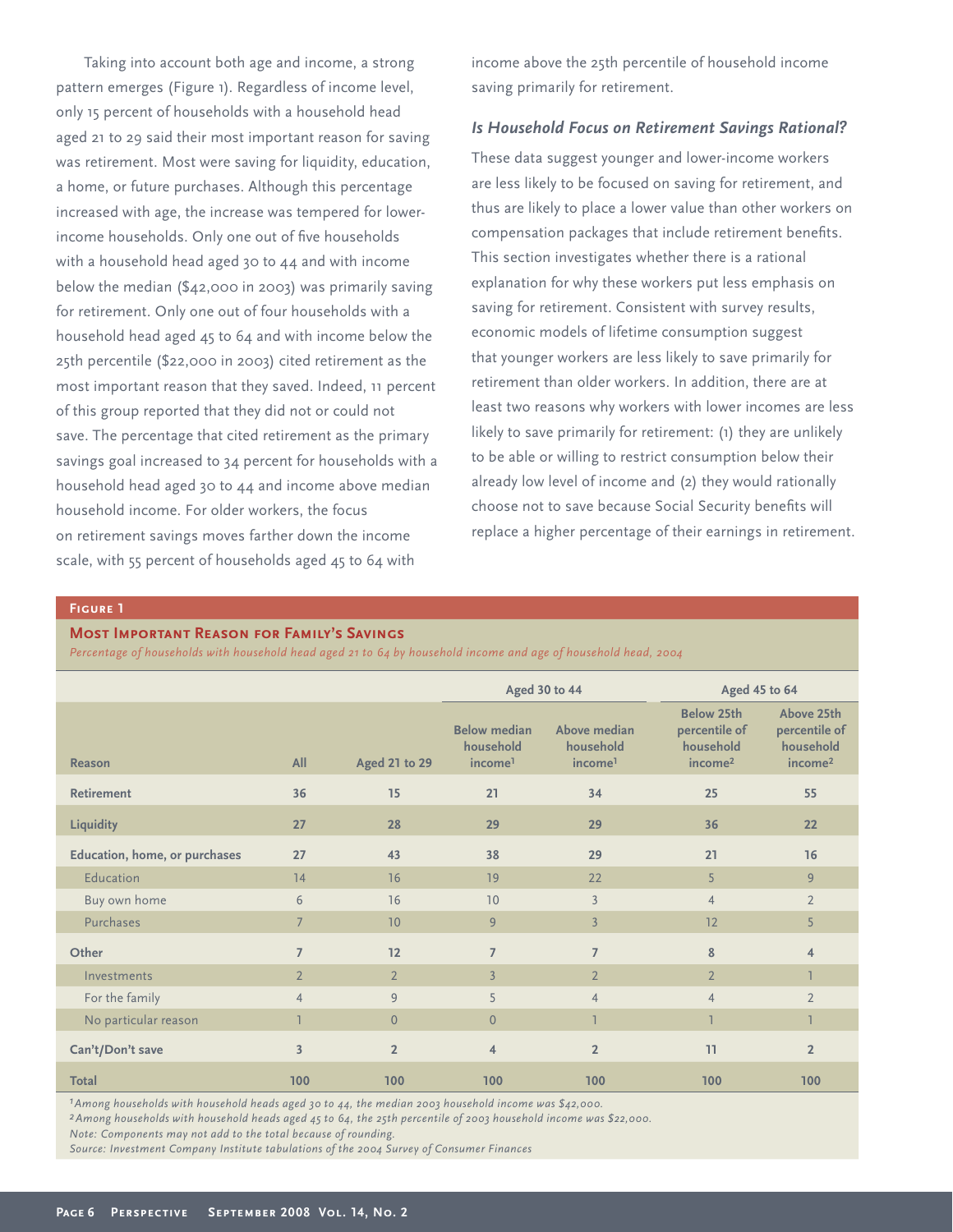## Life-Cycle Models of Consumption and Savings

Researchers often use household survey data to analyze how savings evolve over a lifetime. These data are typically survey responses from a broad cross-section of individuals designed to represent the entire population and are collected at one point in time. $6$  As a proxy for savings, these studies typically measure household accumulation of financial assets. Financial assets include bank accounts, certificates of deposit, marketable securities, mutual funds, and retirement accounts; and exclude vehicles, real estate, personal property, and equity in noncorporate businesses. Analysis shows that younger households tend to hold few financial assets and households tend to accumulate assets fairly late in life, with the sharpest increases occurring among households in the decade prior to retirement (Figure 2). In addition, studies find that, on average, income is devoted to consumption until later in life, when households begin to save.7

Economists typically do not consider it puzzling that households start asset accumulation and retirement savings later in life, as this behavior can be shown to be rational under many circumstances. So-called "life-cycle" models of consumption explain why saving for retirement typically begins later in life. The intuition of these often complex models is that individuals generally wish to smooth consumption over their lifetimes.<sup>8</sup> Earnings typically increase early in a worker's career, level off toward the later part of a worker's career, and then decline or end as a worker enters retirement.<sup>9</sup> The models predict that workers with this pattern of earnings over their lifetimes would rationally delay saving for retirement until later in their careers, when earnings are higher.<sup>10</sup> Although dependent on assumptions, many life-cycle models predict that workers aged 45 and older would be more likely than younger workers to want to save for retirement.<sup>11</sup>



*\*Household financial assets include bank accounts, certificates of deposit, marketable securities, mutual funds, and retirement accounts and exclude vehicles, real estate, personal property, and equity in noncorporate businesses.*

*Source: Investment Company Institute tabulations of the 2004 Survey of Consumer Finances*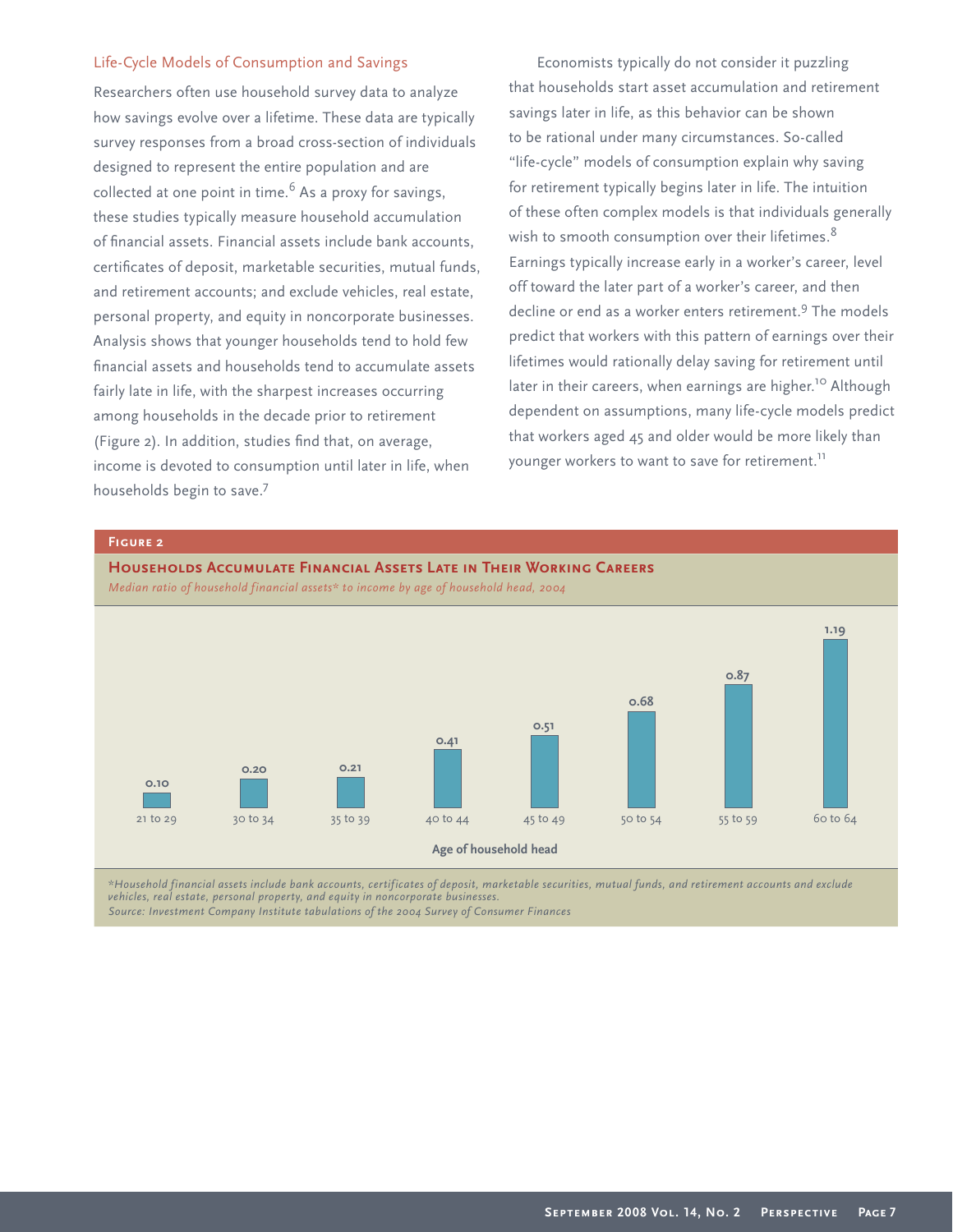These models do not necessarily predict that younger workers do not save; rather, they predict that saving by younger workers is likely to be for reasons other than retirement. For example, younger workers may wish to

accumulate financial assets for precautionary reasons, that is, to have resources on hand in case earnings fall unexpectedly or necessary expenditures rise unexpectedly.

## **Stylized Example of Life-Cycle Consumer**

The figure below provides an example of how a typical individual might consume and save in a manner consistent with the predictions of a life-cycle model. Suppose that an individual has earnings similar to what we observe for the median worker with a bachelor's degree (see Figure 5): At the start of his career at age 22, this individual earns just under \$30,000 in real dollars. Inflation-adjusted earnings rise rapidly to age 40, hitting over \$56,000 on an annual basis. After age 40, real earnings rise more slowly, reaching a peak of just under \$60,000 at age 50. Between age 50 and retirement at age 67, inflation-adjusted earnings fall slowly to about \$55,000. With retirement, work stops and earnings fall to zero. Over his entire working career, earnings average about \$52,000 in constant real dollars.

For ease of computation, assume that there are no income or payroll taxes; that the individual at all times knows his lifetime earnings with certainty; that the individual can purchase an actuarially fair annuity; and that the real (i.e., inflation-adjusted) interest rate is 3 percent on both debt incurred by the individual and savings that are invested by the individual.

Given these facts, how would a life-cycle consumer choose consumption (and thus savings, which is simply income less consumption)? If the individual would like to smooth consumption over his lifetime, he would choose to consume approximately \$44,000 in every period (in real dollars). This is accomplished by borrowing money early in his career, then paying off the debt, and eventually accumulating financial assets. In this example, debt peaks at just over \$75,000 at age 31. The individual then pays off the debt and, starting at age  $42$ , begins to accumulate financial assets. At retirement, he uses the approximately \$512,000 of accumulated financial assets to purchase an actuarially fair annuity that provides annual payments of approximately \$44,000 a year until death.

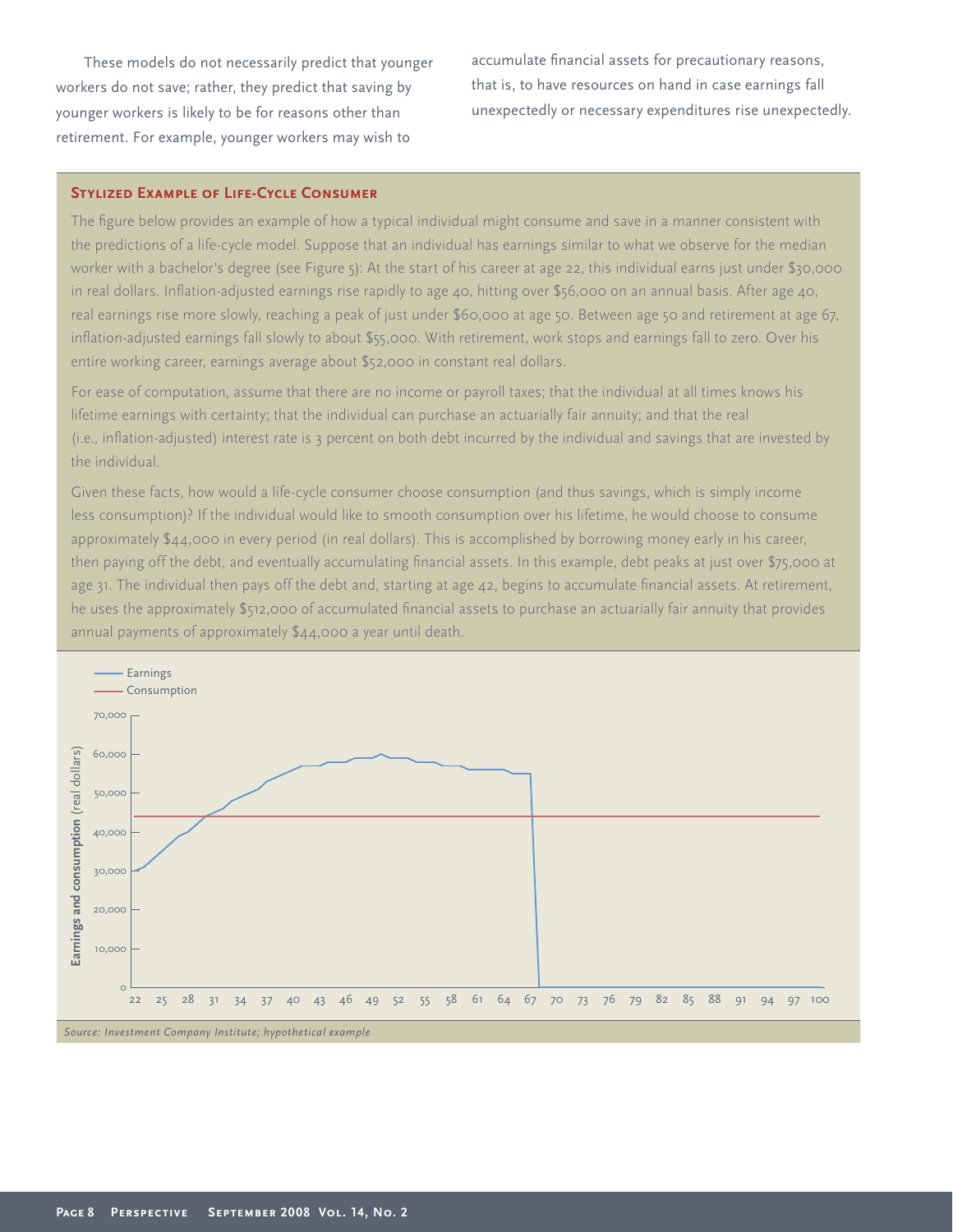Importantly, life-cycle models do not predict that individuals delay saving for retirement because individuals are shortsighted or because human frailty makes individuals prone to making bad decisions. In these models, delaying saving for retirement is not a mistake. The models are premised on rational behavior and predict that individuals delay saving for retirement because that is the best decision these individuals can make.

 In addition to consumption smoothing, there can be other rational explanations for why households typically delay accumulating financial assets. Younger, newly formed households may have other demands on resources that may be thought of as some combination of consumption and savings, but that nevertheless do not result in the accumulation of financial assets. Examples are purchasing owner-occupied housing, purchasing consumer durables such as appliances and furniture, funding education, and raising children.<sup>12</sup>

The life-cycle model of consumption can provide a rational explanation of why, in response to survey questions, younger households are less likely to say they are saving primarily for retirement. However, on its own, the model provides no insight into why lower-income households are less likely to say they are saving primarily for retirement. Possible explanations of why lower-income households are less likely to desire to save for retirement are discussed below.

#### Income Supplement Programs

For lower-income households, particularly those with dependent children, public policy concerns typically relate not so much to whether they are saving enough out of current income, but whether their current income is too low to fund an adequate level of consumption. The goal of many government programs aimed at lower-income

households, accordingly, is to supplement income and increase current consumption, not to increase saving by restricting current consumption. Government income supplement programs include Temporary Assistance for Needy Families (TANF), the Food Stamp Program, the Earned Income Tax Credit (EITC), and Section 8 housing assistance.

To illustrate which households are considered in need of income supplements, Figure 3 plots combined benefits of the EITC and food stamps by earnings for a household headed by a single individual.<sup>13</sup> If earnings are the only source of household income, in 2006, a household with no children would have received benefits if earnings were below \$16,000; a household with one child if earnings were below \$32,000; and a household with two children if earnings were below \$36,350. For a married couple, the thresholds were \$21,900, \$34,000, and \$38,525, respectively (not shown).

These programs are set up to assist households with low lifetime resources, and the government has decided that current income below these levels qualifies a household for income supplement payments. These payments are aimed at allowing the household to increase current consumption above levels that could be funded with their current earnings. As a first approximation, it can be assumed that households below these earnings thresholds, controlling for household composition, would be unlikely to have the resources to save or, if they do have the resources to save, that they have more pressing savings needs than retirement. Furthermore, policies aimed at increasing retirement savings among these households (by decreasing their current consumption) would be at cross purposes with income supplement programs (which aim to increase their current consumption).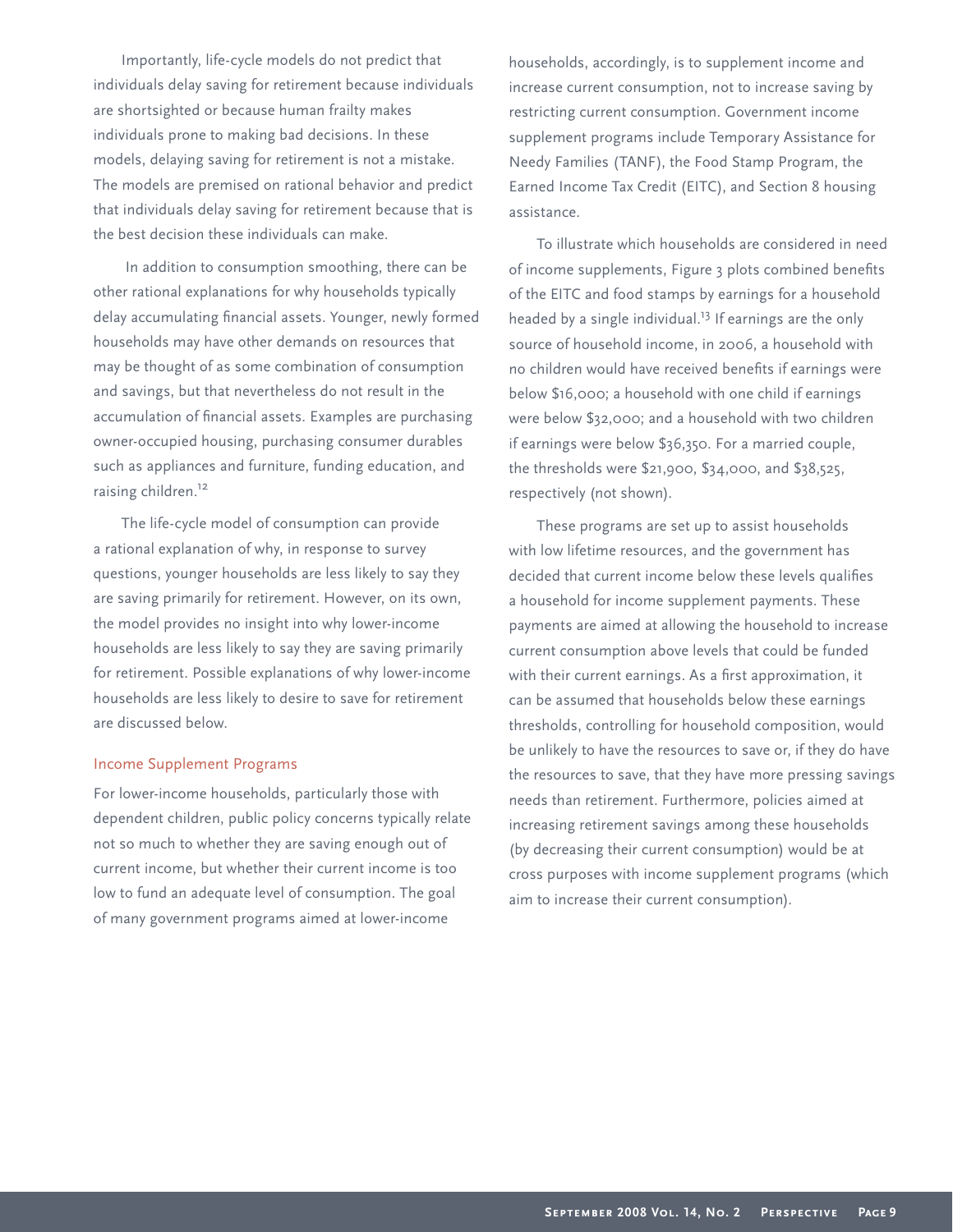#### **Figure 3**

#### **SUM OF EITC AND FOOD STAMP BENEFITS**

*Annual benefit of single individuals by number of children, 2006*



*met. Eligibility for food stamps is determined monthly; eligibility for the EITC is determined annually. For purposes of the food stamp benefit, monthly earnings are assumed to be 1/12 of annual earnings, and it is assumed that the individual deducts from gross income \$175 per child for the monthly dependent care expense when calculating net income.* 

*Sources: Investment Company Institute, Internal Revenue Service, and Department of Agriculture* 

## Social Security Replacement Rates

As explained above, economic theory assumes that the goal of retirement savings is to manage lifetime resources to ensure relatively equal consumption in all periods of life. If Social Security benefits can fund consumption in retirement that is equal to the amount the individual consumed prior to retirement, it is unlikely that the individual would want to save (and lower current consumption) for the purpose of supplementing Social Security benefits in retirement. The higher the percentage of preretirement consumption that can be funded in retirement with Social Security benefits, the less an individual would desire to accumulate other assets for retirement, and the less likely it is that the individual would demand compensation that included pension benefits.

To calculate Social Security replacement rates, five individuals are modeled with income ranging from \$20,000 to \$100,000 at age 40 in 2006. Normal Social Security retirement age for these individuals would be age 67 in 2033. It is assumed that these individuals' lifetime earnings follow time paths similar to workers with

a high school diploma (\$20,000 and \$40,000 of earnings), a college degree (\$60,000 of earnings), and a graduate degree (\$80,000 and \$100,000 of earnings) as derived in Brady (forthcoming).<sup>14</sup> The replacement rate measure compares average preretirement potential consumption expenditures to average postretirement potential consumption expenditures. As only after-tax earnings are available for consumption, a worker's Social Security benefits, net of applicable income taxes, is compared with a worker's earnings, net of applicable payroll and income taxes, averaged from age 30 to age 66.<sup>15</sup> Because no payroll tax is paid on Social Security benefits and Social Security benefits are preferentially taxed under the income tax, total taxes are typically lower in retirement. In the examples used here, assuming the individual's only income is from Social Securit benefits, no individual pays income tax in retirement. All dollar amounts are expressed in real (that is, inflation-adjusted) 2006 dollars.

For the workers considered, Social Security benefit replacement rates range from 79 percent for workers earning \$20,000 at age 40 to 49 percent for workers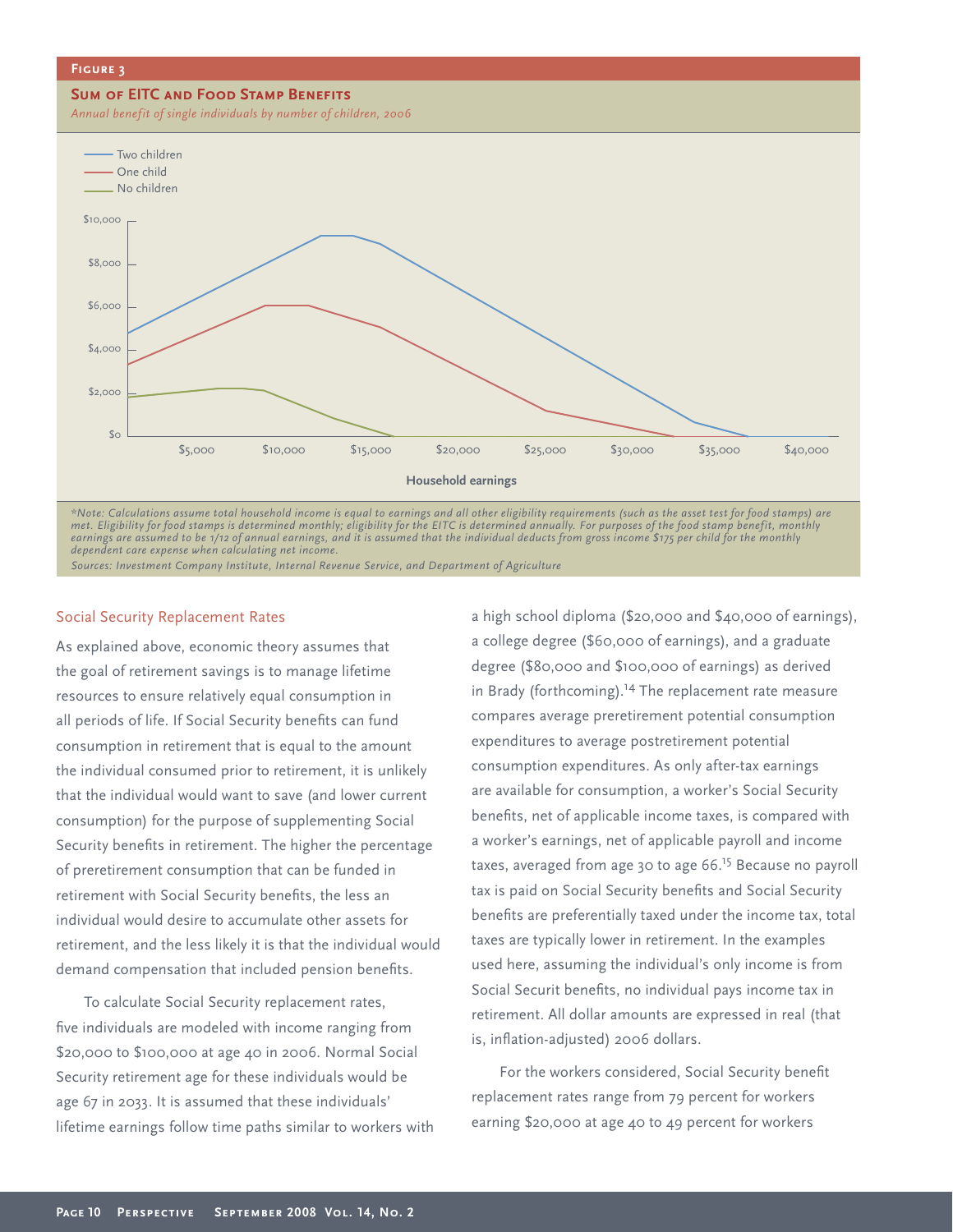earning \$100,000 at age 40 (Figure 4). These results suggest rationales for why younger and lower-income workers are less likely to demand retirement benefits from an employer. Lower-income workers are less likely to desire to save for the purpose of supplementing Social Security benefits in retirement.<sup>16</sup> To the extent younger households desire to supplement Social Security income, they may choose to delay saving until later in life when there are fewer competing demands on their resources. This is particularly true if younger households are raising children or purchasing owner-occupied housing.<sup>17</sup>

Not only is it understandable that lower-income households delay saving for retirement, but in many cases it may make them worse off if they begin saving earlier. For example, in the examples used on the previous page, an individual with \$20,000 in real gross earnings at age 40 has average real gross earnings over age 30 of \$20,828 (Figure 4). Payroll and income taxes paid by this worker equal \$3,819, so average net earnings over age 30

are \$17,009. At age 27, net earnings for this individual, in constant real dollars, are \$13,172 (not shown). In retirement, the individual is expected to have inflationadjusted Social Security benefits of \$13,363 and to pay no payroll or income taxes. It is not clear that this individual should reduce consumption at age 27 to, say, \$12,000 in order to fund consumption of, say, \$17,000 per year in retirement. A worker earning \$40,000 at age 40 has real earnings, net of taxes, in that year of \$30,677 (not shown) and would expect to get real Social Security benefits, net of taxes, of \$20,786 per year in retirement. This individual perhaps should reduce consumption at age 40 in order to increase consumption in retirement. This would not necessarily be the case, however, if the individual had expenses of \$10,000 or more relating to, say, raising children and purchasing a house. If the individual did not expect to have these expenses in retirement, he likely should delay retirement saving until income increased or expenses were reduced.

#### **Figure 4**

# **Social Security Replacement Rates**



*1The replacement rate calculation assumes a single individual without children who does not itemize deductions. The replacement rate is the ratio of real Social Security benefits net of taxes to average real earnings (from age 30 to 66) net of taxes. The individual is age 40 in 2006 and retires at age 67 in 2033. 2Average inflation-adjusted gross earnings from age 30 to 66; earnings paths taken from Brady (forthcoming). Source: Investment Company Institute calculations based on current Social Security benefit formula and current income tax rates*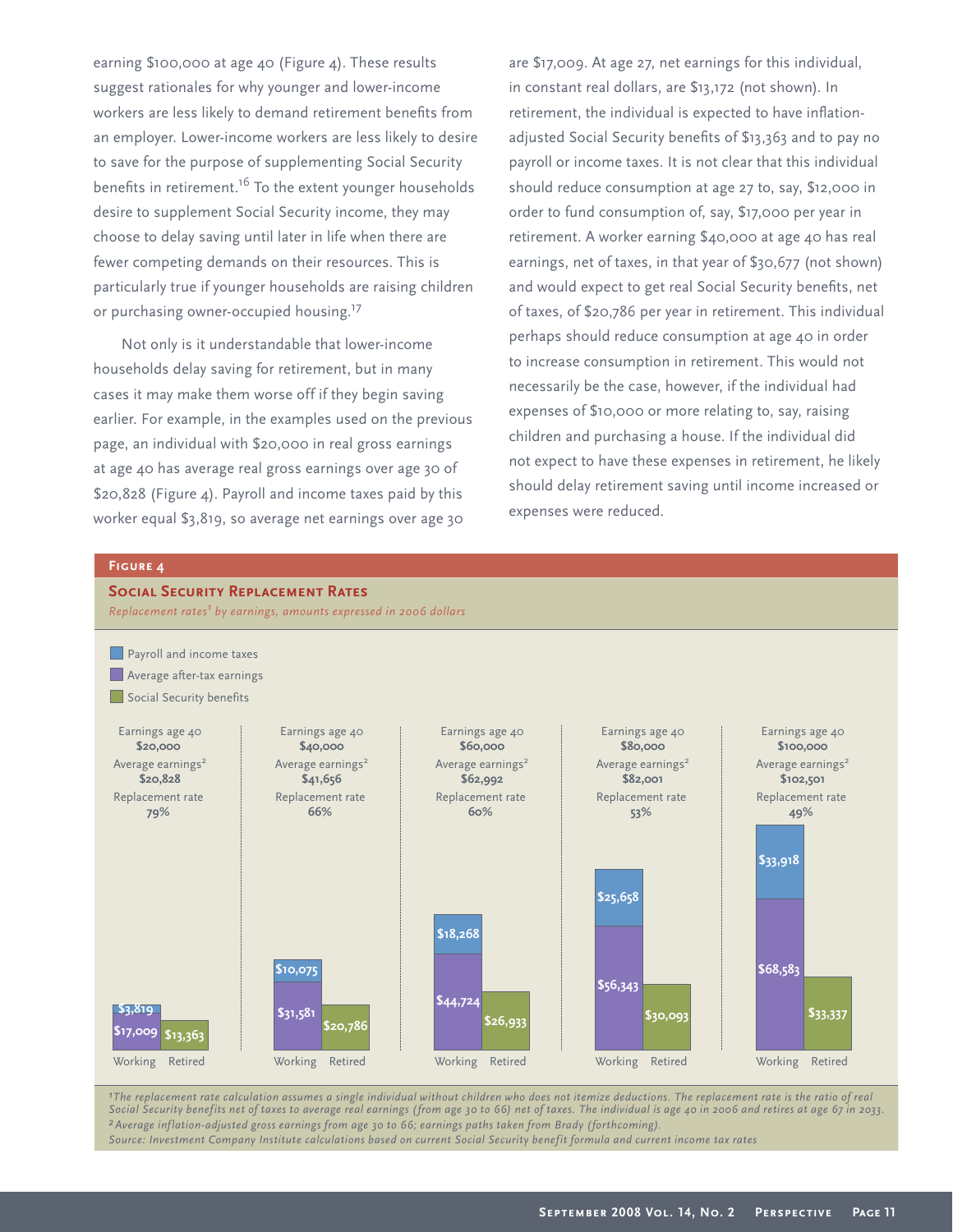The replacement rate measures are meant to be illustrative. They indicate, on average, which households have the greatest desire to supplement Social Security and thus which households are most likely to begin saving for retirement at earlier ages. These simple replacement measures admittedly do not take into account all possible family situations or contingencies. Workers may desire to replace less, more, or 100 percent of preretirement after-tax earnings.<sup>18</sup>

## *Reexamining Household Financial Asset Accumulation*

As explained earlier, most surveys collect data from a broad cross-section of the population—that is, information is collected from many individuals or households at a single point in time. Because surveys typically do not track individuals or households over time, they do not measure lifetime earnings. Earnings in any given year may not be indicative of an individual's lifetime earnings because many factors may cause an individual's earnings to fluctuate from year to year. However, education is a good proxy for lifetime earnings; as shown in Figure 5, for every age group, median earnings are higher for individuals with more formal education.

## **Figure 5**

**Workers with More Formal Education Have Higher Lifetime Earnings** *Median earnings of full-time, full-year, private-sector wage and salary workers by education and age, 2006*

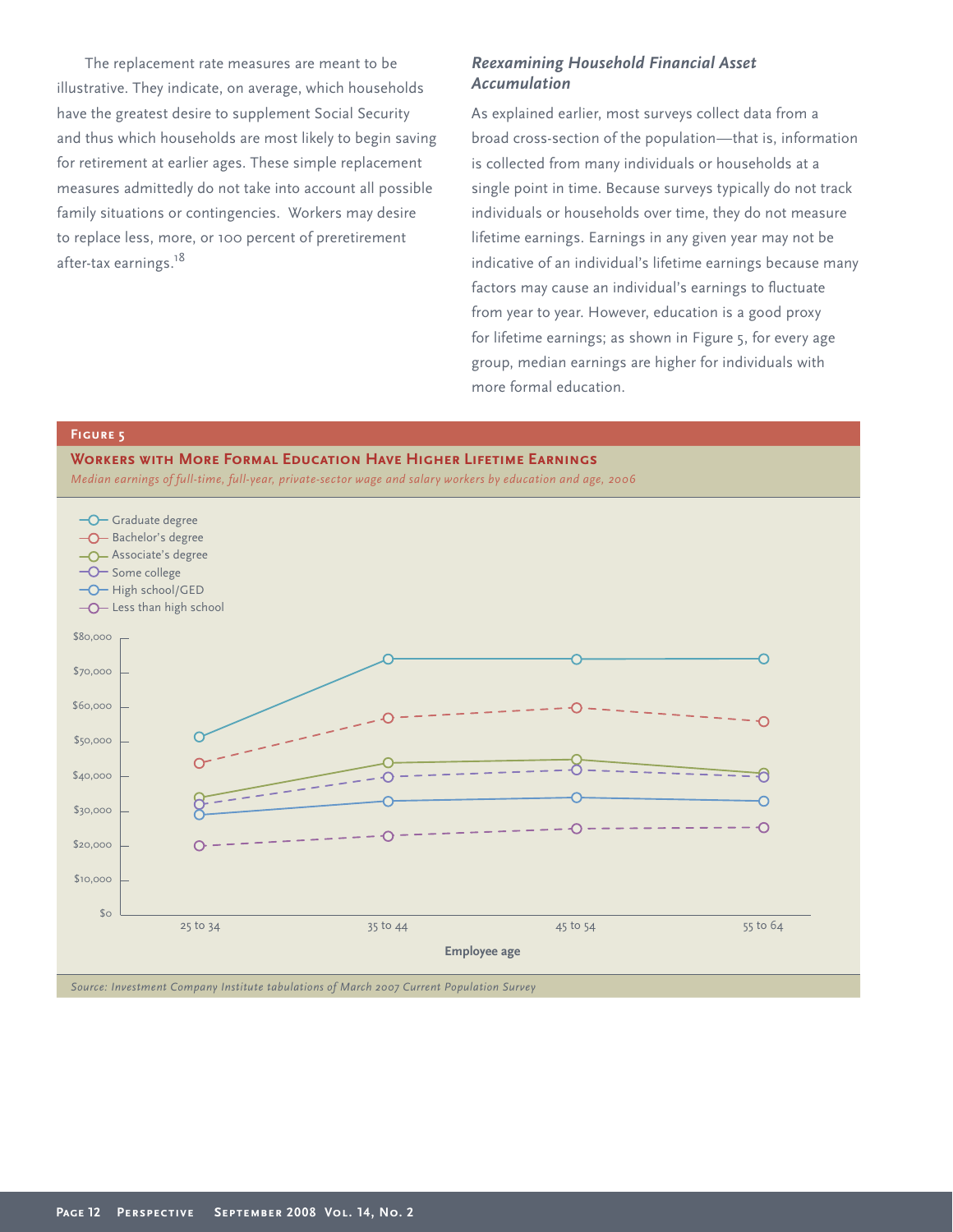Figure 2 illustrates that the median household accumulates a moderate amount of financial assets and what accumulation there is typically occurs later in life. However, if households are disaggregated and grouped based on the educational attainment of the household head, the pattern of asset accumulation differs markedly (Figure 6). Households headed by individuals with less than a high school education typically do not accumulate much in the way of financial assets at any point in their career. Households headed by individuals with a high school degree, some college without a degree, or an associate's degree accumulate a moderate amount of resources (median ratio is from 75 percent to 83 percent

of income at age 60 to 64), with the accumulation occurring late in life. Households headed by individuals with a bachelor's degree or a graduate degree accumulate considerably more financial assets (median ratio of nearly three times income at age 60 to 64) and begin accumulating earlier, with the increase in assets noticeable after age  $40.^{19}$  This is exactly the pattern of asset accumulation expected: asset accumulation typically begins toward the middle or end of a working career, and workers with higher lifetime earnings (proxied by educational attainment)—and thus lower Social Security benefit replacement rates—accumulate more financial assets as a percentage of earnings.

# **Figure 6**

**Households with Higher Lifetime Earnings Have More Financial Assets Relative to Income** *Median ratio of household financial assets to income by age and education of household head, 2004*

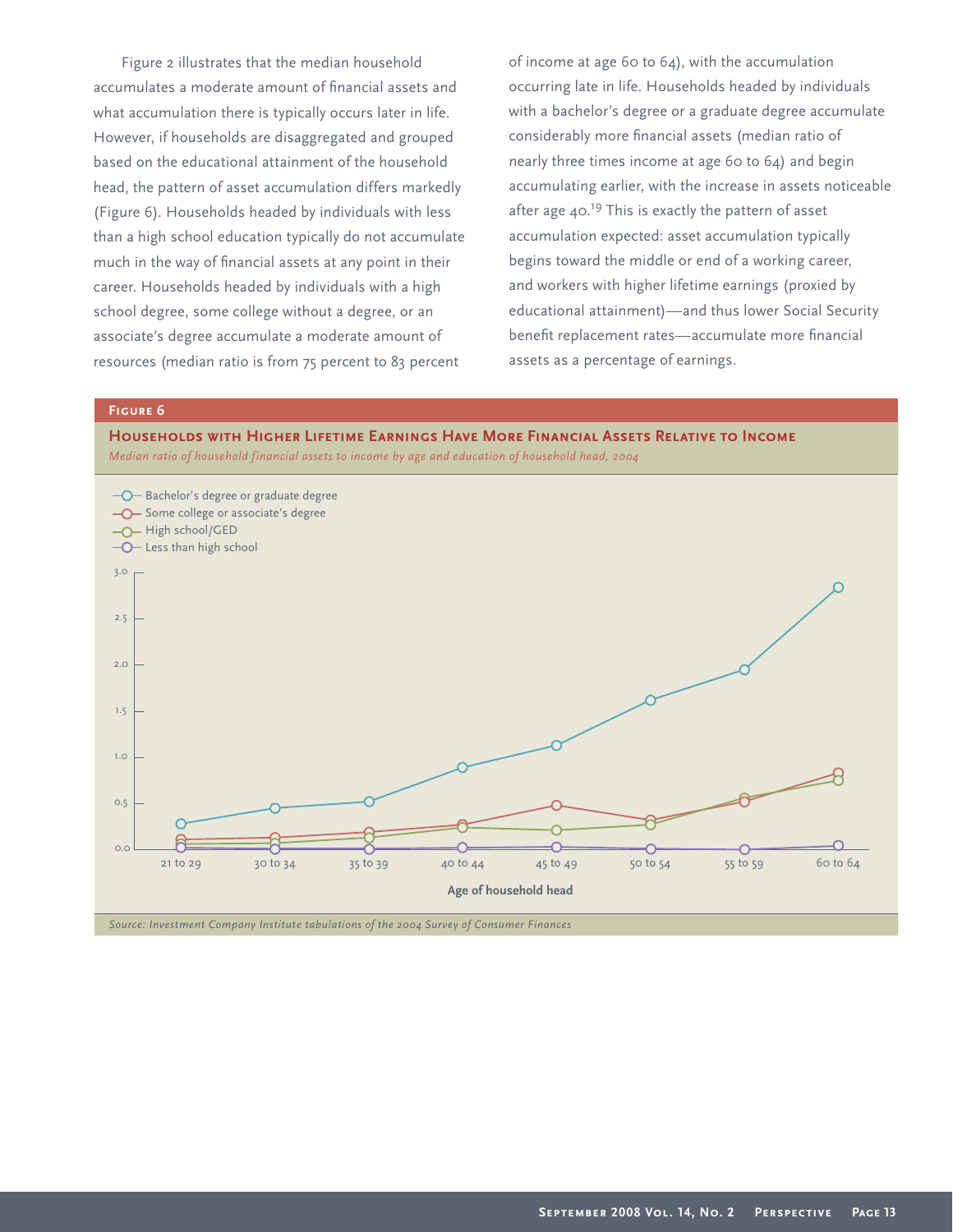## **Summary: Employee Demand for Pension Benefits**

Because pension benefits are taxed more favorably than cash compensation and because pension plans offer employees other benefits, such as benefits related to pooling investments, employees who wish to save for retirement will demand compensation packages that include pension and retirement benefits. Household survey results show that younger and lower-income households are less likely to say they are saving primarily for retirement and are instead focused on other savings priorities. Consistent with the survey results, economic models of consumption over the life cycle predict that individuals will begin saving for retirement later in their working careers. The structure of government low-income supplement programs and Social Security benefits can explain why lower-income households are less likely to save primarily for retirement. Household financial asset accumulation is also consistent with these savings preferences, as asset accumulation tends to occur later in a working career and, relative to income, varies considerably by lifetime earnings. All of this evidence suggests that older and higher-earning workers will be more likely to desire to save for retirement in the current year and thus more likely to demand compensation in the form of retirement benefits.

## **Why Do Firms Sponsor Retirement Plans?**

Retirement plans are optional employee benefits. In determining how to structure employee compensation, employers are confronted with two competing economic pressures: (1) the need to keep their own products and services competitively priced and (2) the need to attract and retain qualified workers with a competitive compensation package. When deciding to offer a retirement plan, employers consider the effect the plan has on their total cost of compensation. As explained earlier, employees who wish to save for retirement would value a dollar contributed to an employer-sponsored retirement account more than a dollar of compensation that is first taxed and then saved in a taxable account. In addition, those wishing to save for retirement may value pension benefits for other reasons, such as the advantages of pooling investments. The tax treatment and the other advantages of pension benefits provide some room for arbitrage: by offering retirement benefits, an employer

may be able to offer employees a compensation package that is both (1) lower cost to the employer and (2) of higher value to employees. As long as a compensation package with retirement benefits costs the employer no more than a comparable compensation package with only cash compensation, the employer will likely offer retirement benefits.

More formally, suppose that each employer has the ability to offer two compensation packages: one that consists entirely of cash compensation and one that consists of a combination of cash compensation and retirement benefits. Further, suppose that all the firm's employees have no preference between the two compensation packages: they would accept either the package that was all cash or the package that included retirement benefits, and they do not prefer one compensation package to the other. Given that employees are indifferent regarding the two packages and given that both packages would attract employees of equal quality, the employer will choose whichever compensation package is lower cost.

In this simple example, the compensation package that includes retirement benefits will be lower cost to the employer than the all-cash compensation package only if employees value retirement benefits more highly than they value cash compensation. If employees desire to save for retirement, they would be willing to exchange cash compensation for retirement benefits, and for at least some level of retirement benefits, would willingly exchange more than a dollar of cash compensation for a dollar of retirement benefits

However, the employer incurs costs associated with setting up and administering a retirement plan. In order for total compensation costs to be lower, any reduction in direct compensation (the sum of cash compensation plus retirement benefits accruing to the employee) would have to be greater than the additional administrative costs associated with providing retirement benefits. Even if many employees desire to save for retirement, there may be some cases in which the employer would not offer a retirement plan if the costs of establishing and administering the plan are too high.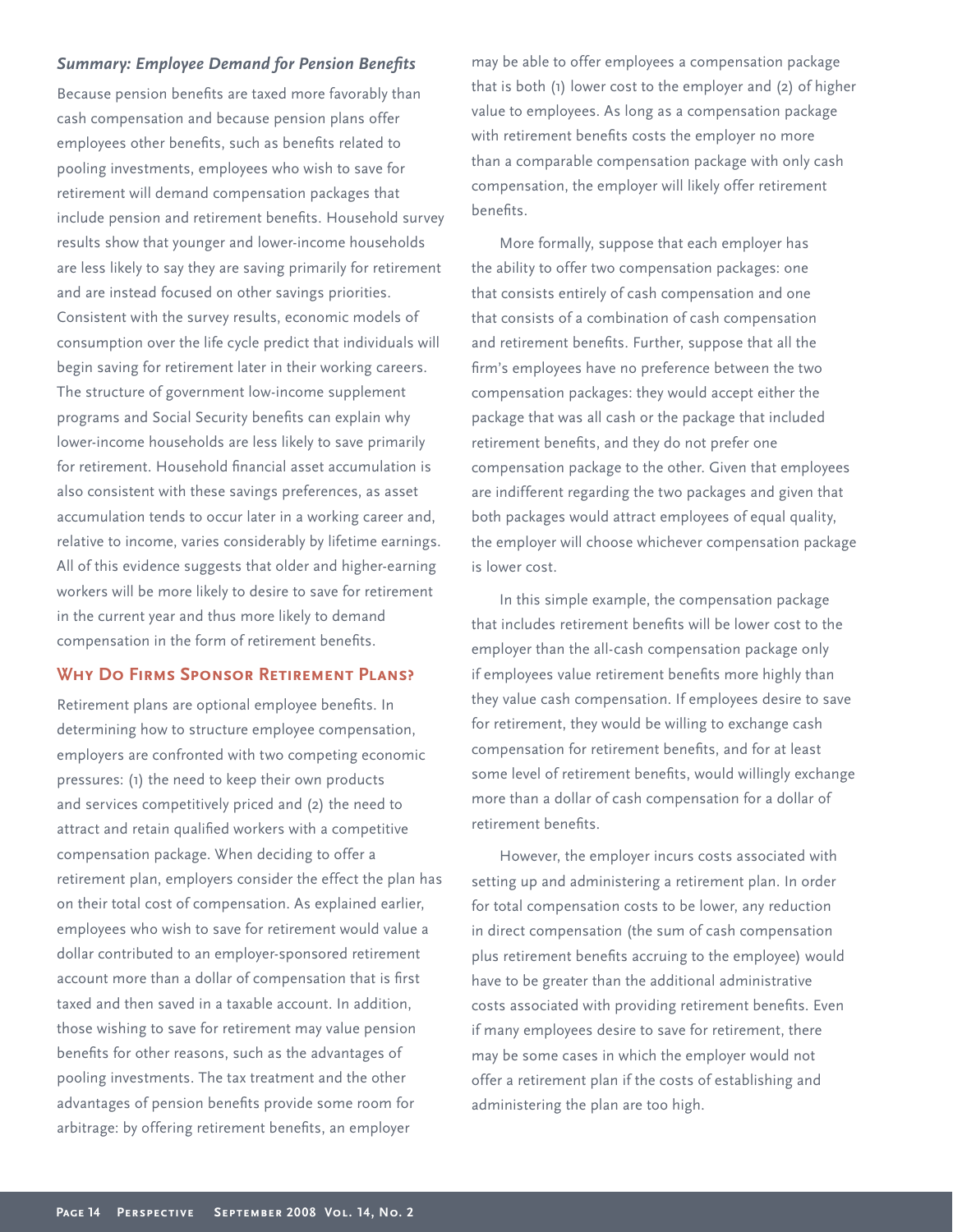In contrast, if employees do not desire to save for retirement, the all-cash compensation package would cost the employer less. Even if, for some level of retirement benefits, an employee values a dollar of cash compensation and a dollar of retirement benefits equally, any administrative costs associated with the retirement plan would make the compensation package with retirement benefits more expensive. And if employees do not desire to save for retirement, they will likely value a dollar of cash compensation more highly than a dollar of retirement benefits, as there are restrictions placed on accessing these funds prior to retirement, and tax penalties are typically associated with early withdrawals.

This analysis suggests that employers with a higher proportion of workers who both have the ability to save and are primarily focused on saving for retirement will be more likely to offer pension benefits. Note that it is not necessary that each worker separately negotiate the extent to which his or her compensation package includes pension benefits. In fact, pension regulations typically require that if a firm offers a pension plan, it must offer the benefit to all its workers.<sup>20</sup> The market forces that drive firms to offer pensions are likely to be more subtle. For example, a firm that did not offer pension benefits may find that it is losing a high percentage of its most experienced and talented employees to other firms. Alternatively, the firm may find it hard to hire employees with experience or with advanced degrees. When examining why it is having difficulty attracting and retaining valuable employees, the firm may find that most firms that hire similar workers offer pension benefits. In response to this analysis, the firm may then choose to adopt a retirement plan of its own.

# **What Are the Characteristics of Private-Sector Workers?**

To explore the differences between workers who currently have access to retirement benefits and those who do not, this study focuses on data from the Bureau of Labor Statistics' Current Population Survey (CPS) March Supplement (2007), a survey that is often used to tabulate pension coverage statistics.<sup>21</sup>

In 2006, there were 104.7 million private-sector wage and salary workers aged 21 to  $64.^{22}$  Of these workers, 73 percent were employed full-time for the entire year, averaging slightly over 43 hours of work per week (Figure 7). Others worked either full-time for part of the year (13 percent), part-time for a full year (8 percent), or part-time for part of the year (6 percent).

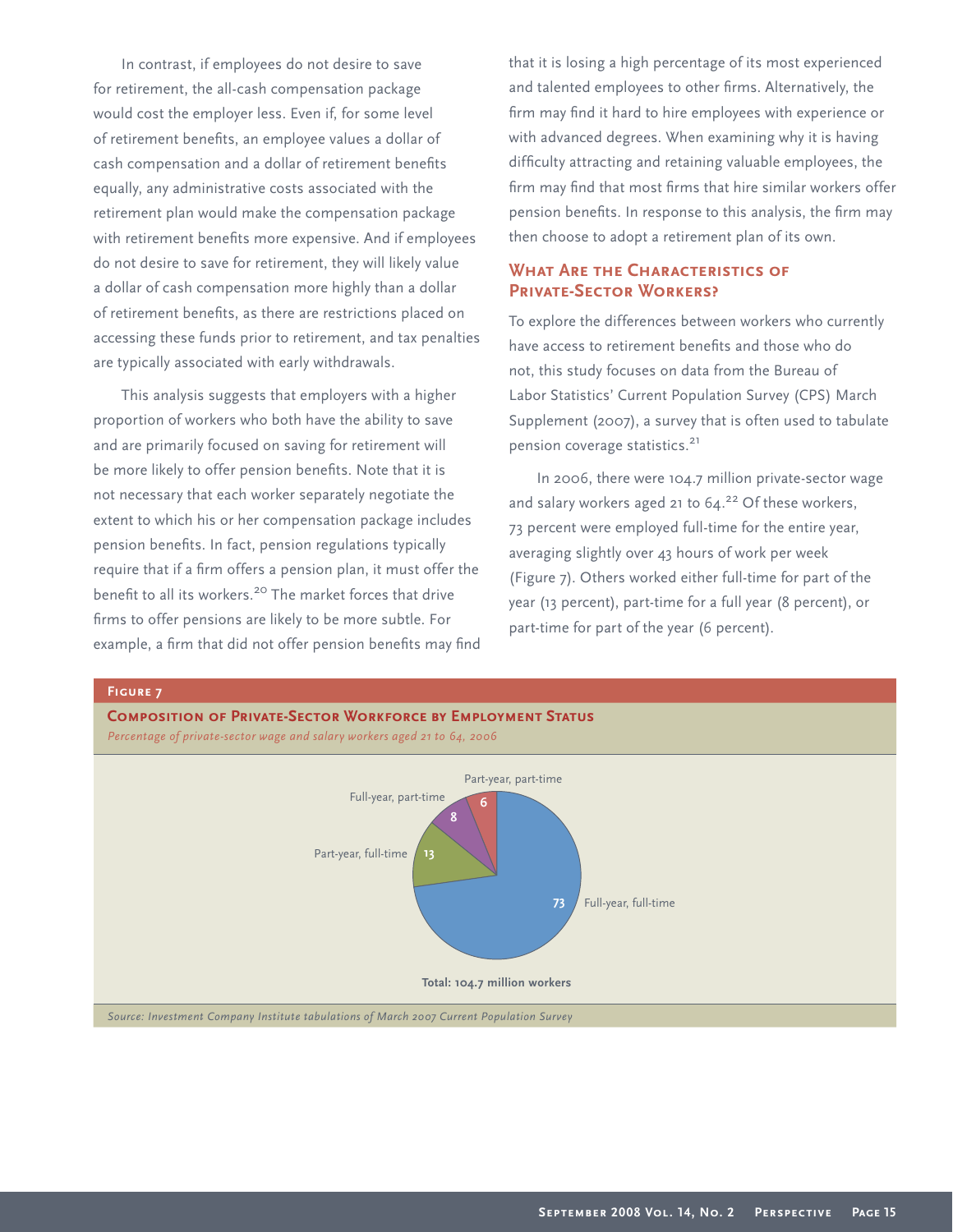## **The Current Population Survey March Supplement**

Current Population Survey (CPS) is a monthly household survey conducted by the Bureau of Labor Statistics (BLS). The survey is one of the most widely used sources for data on unemployment, employment, hourly and weekly earnings, and worker demographic information such as industry, occupation, race, and ethnicity. Every March, the BLS supplements the typical monthly survey questions with a special set of detailed questions on the components of income. The so-called "March Supplement" is the only regular source of detailed income data from the CPS. In addition, the March Supplement asks questions regarding workplace benefits, including questions about employer-provided pension and retirement benefits.

The survey uses a sample of households that is designed to represent the civilian noninstitutionalized population of the United States. The March 2007 survey chose 98,015 residential unit addresses to include in the sample. Of these residential units, 75,477 completed interviews. Most of the noninterview households were classified as such because the residential unit addresses chosen for the sample were not occupied. Only about 8 percent of the noninterview households were classified as such because the interviewers were unable to contact the residents after repeated attempts; the residents were temporarily absent; the residents refused to complete the survey; or the residents were unavailable for other reasons. The 75,477 households with completed interviews resulted in records for 206,639 individuals.

Because different groups of households are sampled at different rates and because not all households contacted complete an interview, weights are assigned to each person, household, and family to produce population estimates. The weight assigned to each person, household, and family is designed to represent the inverse of the probability of selection for the survey.

The detailed questions on income and earnings included in the March Supplement pertain to the prior year. Similarly, the questions on pension coverage pertain to the previous year. In the March 2007 survey, the question that determined pension sponsorship was:

# **"Other than Social Security, did (ANY) employer or union that (name/you) worked for in 2006 have a pension or other type of retirement plan for any of its employees?"**

To determine participation, the follow-up question was:

## **"(Was/Were) (name/you) included in that plan?"**

The accuracy of the data obtained from such questions is influenced by the survey respondent's memory and understanding of what he or she is being asked. Because of this, statistics from the CPS and other household surveys may differ from data collected from other sources, such as employer surveys or administrative data.

The CPS data are available at www.census.gov/cps/.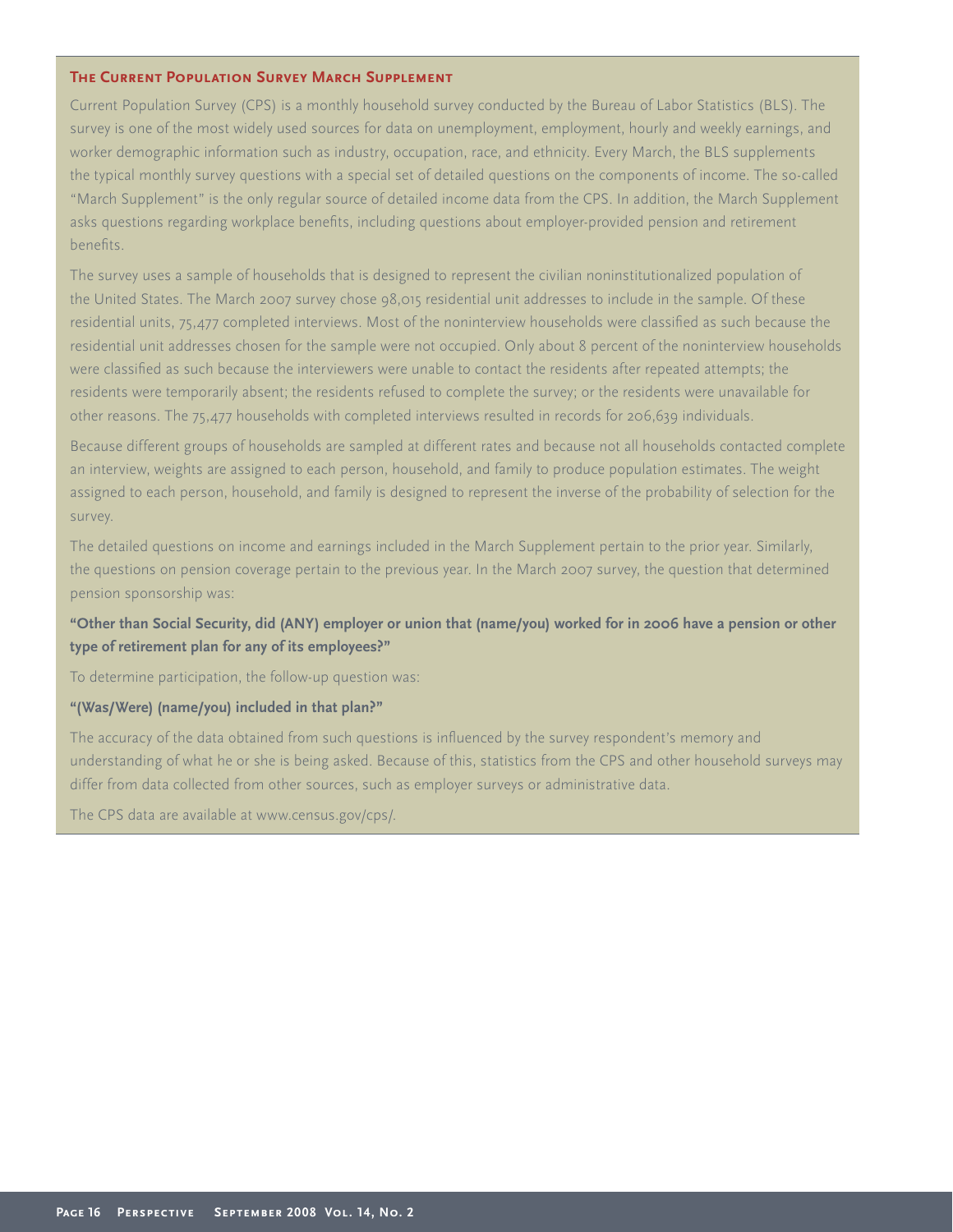Among private-sector workers aged 21 to 64, the average age in 2006 was 40. Most of the workforce was younger than 45, with 25 percent aged 21 to 29 and 38 percent aged 30 to 44 (Figure 8). Nearly 65 percent of workers had annual earnings of less than \$40,000, with 29 percent earning less than \$20,000. The highest degree obtained by half of private-sector workers was a high school diploma or GED. Only 11 percent of the

workforce had less than a high school education, the remainder of the workforce had an associate's degree (10 percent), a bachelor's degree (20 percent), or a graduate degree (8 percent). About one-third of the workforce were technicians, professionals, administrators, managers, or executives, and about one-fifth were service workers, helpers, handlers, cleaners, laborers, or farm, fishing, and forestry workers. $23$ 

## **Figure 8**

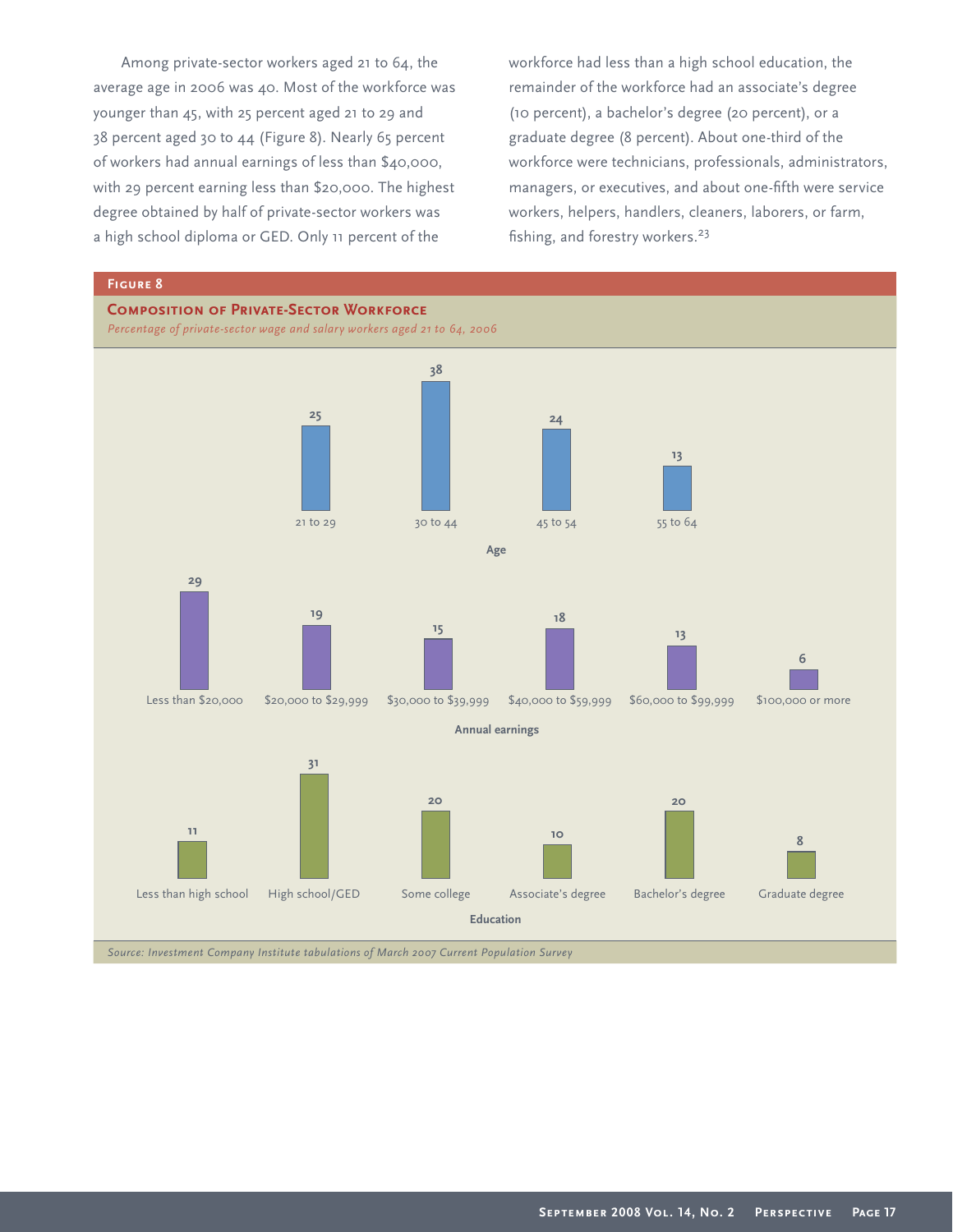Measuring firm size by the number of employees, the workforce tends to be concentrated in large firms (Figure 9). In 2006, 36 percent of workers worked for firms that had 1,000 or more employees. Nevertheless, many workers were employed by small firms: more than four out of 10 worked for firms that had fewer than 100 employees, with 26 percent at firms with fewer than 25 employees.

Many of the worker characteristics discussed above are correlated. For example, age, education, and employment status are all related to earnings. Only 11 percent of parttime or part-year workers earned \$40,000 or more a year in 2006, compared with 47 percent of those employed full-time for a full year, and 52 percent of full-time, full-year workers over age 29. Among full-time, full-year workers over age 29, median earnings were \$23,000 for workers with less than a high school education and \$80,000 for workers with a graduate degree.

**Figure 9**

## **Sponsorship of and Participation in Retirement Plans**

The CPS ascertains whether anyone at the respondent's employer has access to a pension plan and whether or not the employee participates in such a plan. Two aspects of the CPS data are of note. First, the survey does not ask questions pertaining to the type of pension or retirement plan offered.<sup>24</sup> Thus, it is not possible to ascertain if the employer offers a DB plan, a DC plan, or both. Second, not all individuals who work for an employer that sponsors a plan are necessarily eligible to participate in the plan.

In 2006, 52 percent of private-sector wage and salary workers reported that their employer sponsored a retirement plan. Workers who were fully engaged in the workforce—working full-time for a full year—and in their prime earnings and savings years were more likely to work for an employer that sponsored a retirement plan, compared with younger, lower-earning, or less engaged workers. Of workers at employers that sponsored plans, 79 percent participated in retirement plans. Workers at small employers that sponsored retirement plans were as likely to participate as workers at large employers sponsoring plans.

**Many Workers Are Employed by Firms with 1,000 or More Employees** *Percentage of private-sector wage and salary workers aged 21 to 64 by firm size (number of employees), 2006* **Total: 104.7 million workers 14 12 16 16** Fewer than 10 employees 25 to 99 employees 100 to 499 employees 10 to 24 employees **6 36** 500 to 999 employees 1,000 or more employees *Source: Investment Company Institute tabulations of March 2007 Current Population Survey*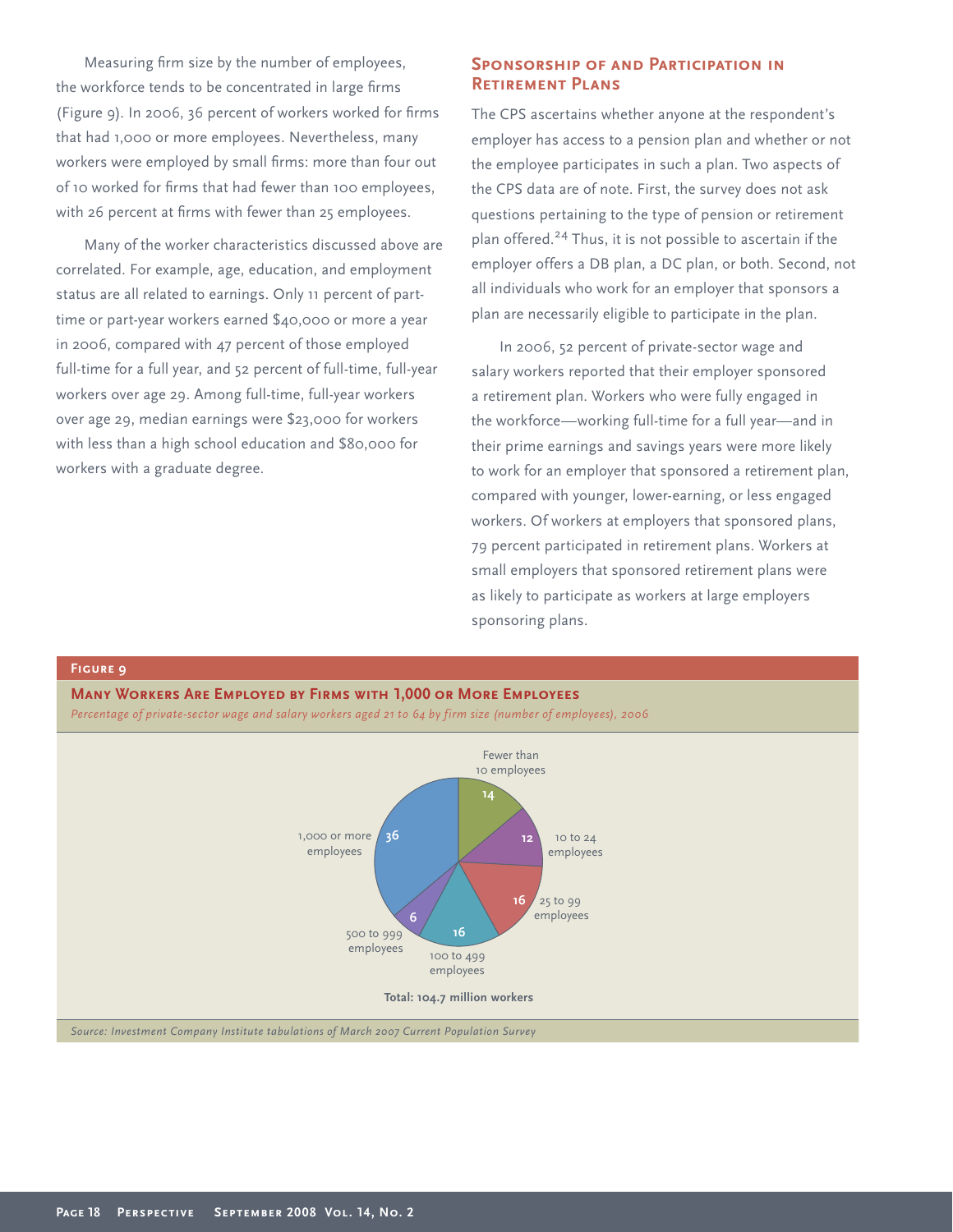# *Are Certain Types of Workers More Likely to Work for a Firm That Sponsors a Retirement Plan?*

If worker characteristics, such as earnings and education, are used to divide all private-sector wage and salary workers into groups, it becomes clear that there are significant differences between these groups in the proportion who work at firms that sponsor a retirement plan. Access to employer-sponsored retirement plans is not randomly distributed throughout the workforce.<sup>25</sup> For example, employees were more likely to report that they worked for an employer that sponsored a plan if they were more fully engaged in the workforce: 58 percent of employees who worked full-time for a full year reported that their employer sponsored a plan in 2006, compared with 28 percent of employees who worked part-time for part of the year (Figure 10).

As explained earlier, workers who desire to save for retirement in the current year are more likely to value compensation packages that include retirement benefits and more likely to demand such compensation from their employers. Survey data illustrate that higher-income households and households headed by older individuals are more likely to report that their primary reason to save is for retirement. Given the typical pattern of earnings over a worker's career, economic models of life-cycle consumption predict that workers rationally will choose to delay saving for retirement until later in their working careers. Because Social Security benefits replace a higher

proportion of earnings for individuals with lower lifetime earnings, individuals with lower earnings will be less likely to begin saving for retirement than other workers of the same age. Lifetime earnings are likely to be related not only to an individual's earnings in any given year, but also to the individual's level of formal education. As shown in Figure 5, education is a proxy for lifetime income.

Consistent with the characteristics that influence the desire to save for retirement, the probability an individual works for an employer that sponsors a plan is correlated with the worker's age, lifetime earnings (proxied by education) and current earnings (Figure 11). Just over four in 10 workers aged 21 to 29 worked for an employer that sponsors a plan in 2006, compared with nearly six in 10 workers aged 45 to 64. About half of employees whose highest level of education is a high school diploma reported working for a firm that sponsors a retirement plan, compared with about one-quarter of workers who did not complete high school. Of workers with a graduate degree, 71 percent worked for an employer that sponsors a plan. Seventy-seven percent of workers earning over \$100,000 a year worked for an employer with a retirement plan, compared with 24 percent of workers earning less than \$10,000 a year. The fact that worker characteristics are related to the employer's decision to sponsor a plan suggests that worker demand for retirement benefits plays a key role in determining which employers sponsor retirement plans.

## **Figure 10**

#### **Full-Year, Full-Time Workers Are More Likely to Have Pension Coverage**

*Probability that employer sponsors a plan by worker employment status, private-sector wage and salary workers aged 21 to 64, 2006 (percentage)*

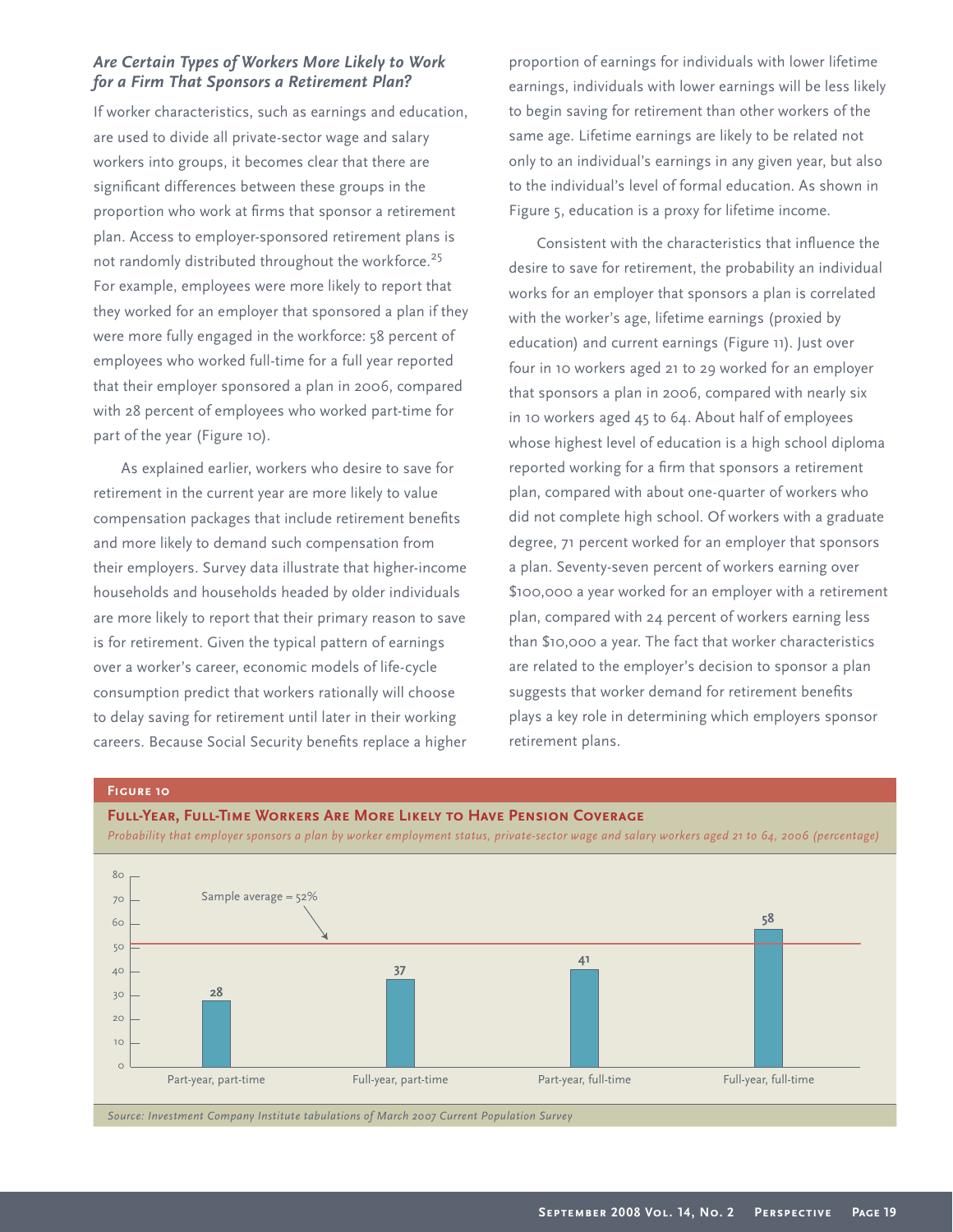The starkest differences in sponsorship across groups of workers are by size of employer, as measured by the number of employees (Figure 12). Only 18 percent of workers at firms with fewer than 10 employees reported

that their employer sponsored a plan in 2006, compared with 71 percent at firms with 1,000 or more workers. Why sponsorship rates vary to such a degree by firm size is investigated below.

## **Figure 11**



*Percentage of private-sector wage and salary workers aged 21 to 64, 2006*



*Note: Survey respondents are asked whether any worker at their employer is eligible to participate in a pension plan. The figure plots the percentage of employees answering affirmatively.*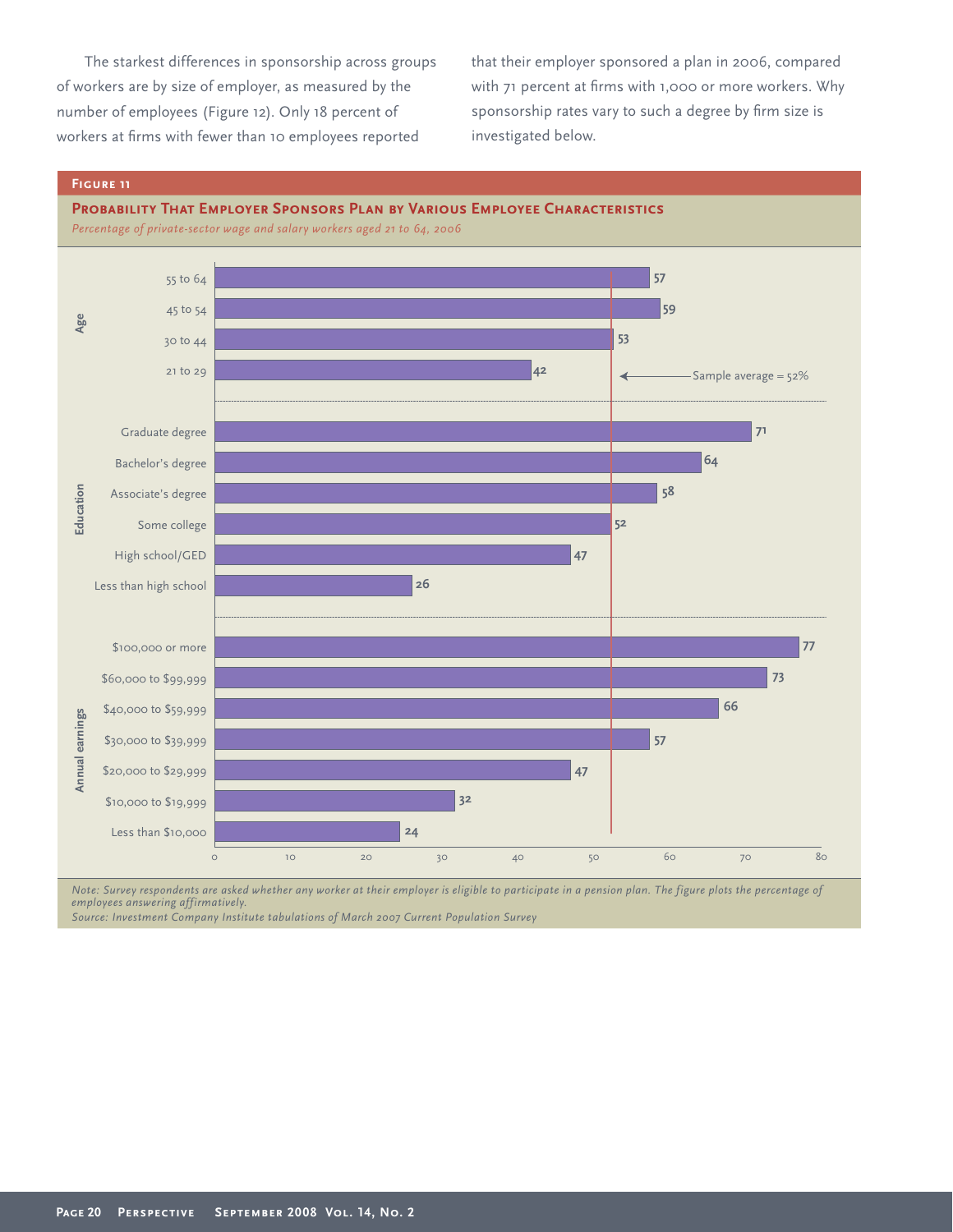# *Are Certain Types of Workers More Likely to Participate in a Retirement Plan?*

As with employer sponsorship, there are significant differences between groups of workers in the proportion that participate in a retirement plan. For example, in 2006, participation rates ranged from 26 percent for workers aged 21 to 29, to 50 percent for workers aged 45 to 54.<sup>26</sup> However, for most characteristics used to classify workers, differences in participation rates across groups were primarily driven not by the employee's decision to participate in a plan if one was offered, but by his or her employer's decision to offer a plan.

For example, 18 percent of workers at firms with fewer than 10 employees reported their employers offered retirement plans in 2006 (left panel, Figure 12), and 78 percent of the workers at the firms that offered a plan indicated they participated in the plan (middle panel, Figure 12). The result is that, overall, 14 percent of workers at employers with fewer than 10 employees participated in a retirement plan (right panel, Figure 12). As can be seen, the percentage of workers participating in a plan ranged from 14 percent for workers at firms with fewer than

10 employees to 57 percent for workers at firms with 1,000 or more employees. However, this pattern is primarily driven by differences in sponsorship rates. Of those working for a firm that sponsored a plan, participation rates varied little by firm size (ranging from 77 percent to 81 percent; middle panel, Figure 12).

In addition, employer sponsorship rates are the primary cause of participation rate differences across groups of workers classified by occupation, ethnicity, immigration status, education, and the industry of their employers.<sup>27</sup>

There are, however, some classifications of workers where differences in the overall participation rate are primarily driven by differences in participation rates among workers at firms that sponsor a plan. For example, among workers whose employer sponsored a plan in 2006, participation rates ranged from 31 percent for part-year, part-time workers to 85 percent for full-year, full-time workers; from 32 percent for workers earning less than \$10,000 a year to 95 percent for workers earning \$100,000 or more a year; and from 63 percent for workers aged

## **Figure 12**

#### **Sponsorship and Participation Rates by Firm Size**



*Percentage of private-sector wage and salary workers aged 21 to 64 by firm size (number of employees), 2006*

*Note: Survey respondents are asked whether any worker at their employer is eligible to participate in a pension plan. The first panel plots the percentage of employees answering affirmatively. Survey respondents who say their employer offers a plan are then asked if they participate in the plan. The second panel plots the percentage of individuals whose employer sponsors a plan and who answers the second question affirmatively. The third panel reports the percentage of all respondents who participate in a plan, including those who said that their employer does not sponsor a plan. Source: Investment Company Institute tabulations of March 2007 Current Population Survey*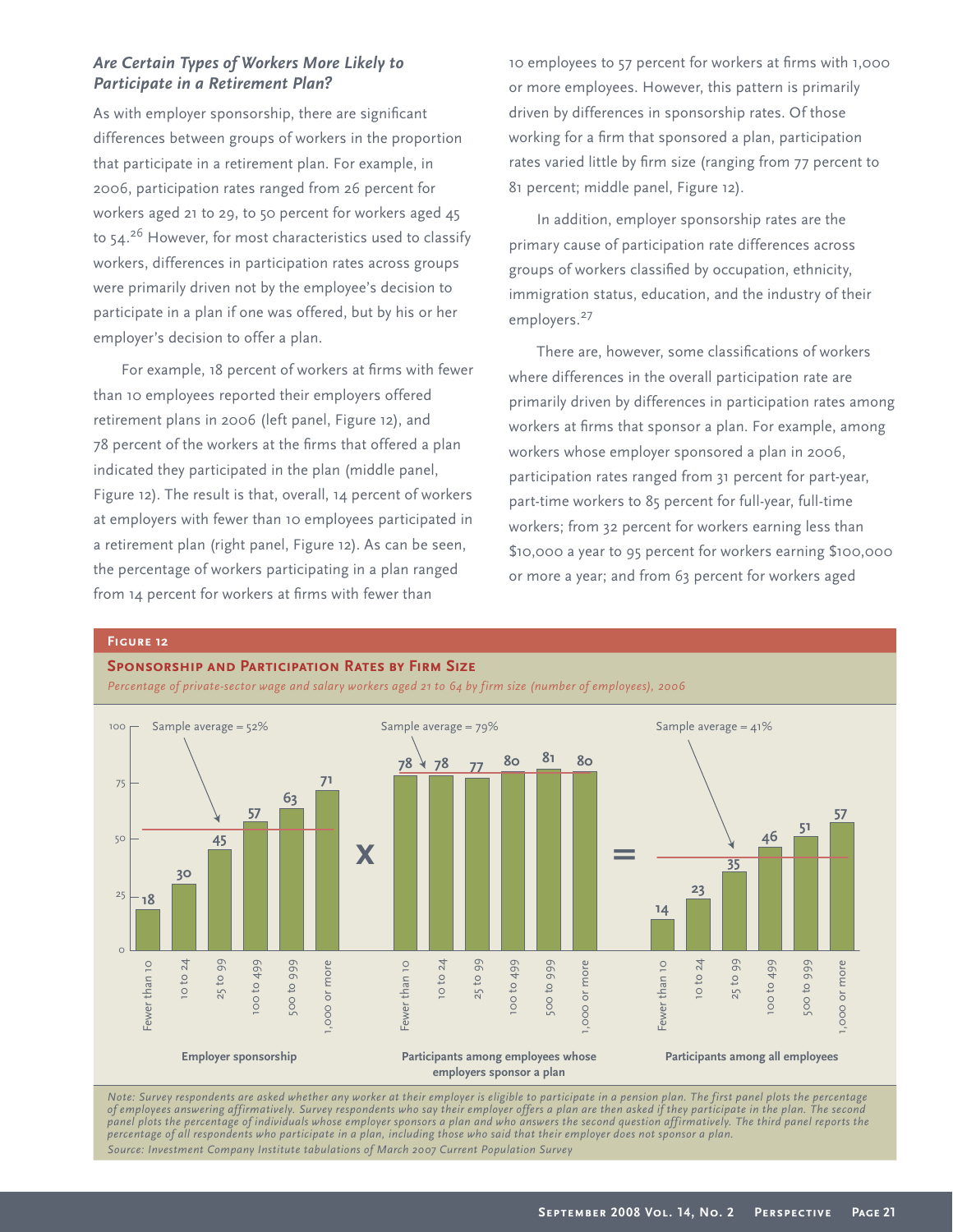21 to 29, to 86 percent for workers aged 45 to 54 years.<sup>28</sup> For these classifications of workers, the lower participation rates at firms offering a plan may be related to fewer of those workers being eligible to participate. Pension regulations allow firms to establish eligibility criteria that exclude workers from a plan based on age and years of service, with the definition of years of service based on hours worked during a 12-month period.<sup>29</sup> However, the lower participation rates among these groups of workers are likely also related to workers choosing not to participate in a retirement plan. In particular, the analysis presented on the previous page would predict that younger workers and workers with lower earnings would rationally be less likely to desire to save for retirement.

# *Age, Lifetime Earnings, and Pension Coverage*

The analysis so far has grouped workers based on single characteristics. However, certain worker characteristics are often closely related. For example, Figure 5 shows that, controlling for education, earnings typically increase with age in the early part of a worker's career. Because of this, when grouping workers by earnings, workers with lower earnings will typically be younger as a group than workers

with higher earnings. Thus, differences between workers grouped by earnings may be related to both differences in lifetime earnings and differences in age.

The analysis showed that the typical pattern of lifetime earnings would suggest that many workers would rationally delay retirement savings until later in their careers. Also, because Social Security benefits replace a higher proportion of earnings for workers with low lifetime earnings, lower-earning workers would be less likely to save at any age than higher-earning workers. To see if this analysis is consistent with the observed pattern of pension coverage, Figure 13 and Figure 14 look at pension coverage controlling for both age and, to proxy for lifetime earnings, education.

As shown in Figure 11, the probability that an individual works for an employer that sponsors a retirement plan increases with both age and education. It is also the case that employer sponsorship increases with age among workers with a given level of education (Figure 13). For example, among workers with less than a high school degree, 20 percent of those aged 21 to 29 worked for an employer that sponsored a plan in 2006; this proportion

#### **Figure 13**

**Probability That Employer Sponsors Plan Increases with Employee Age and Education**

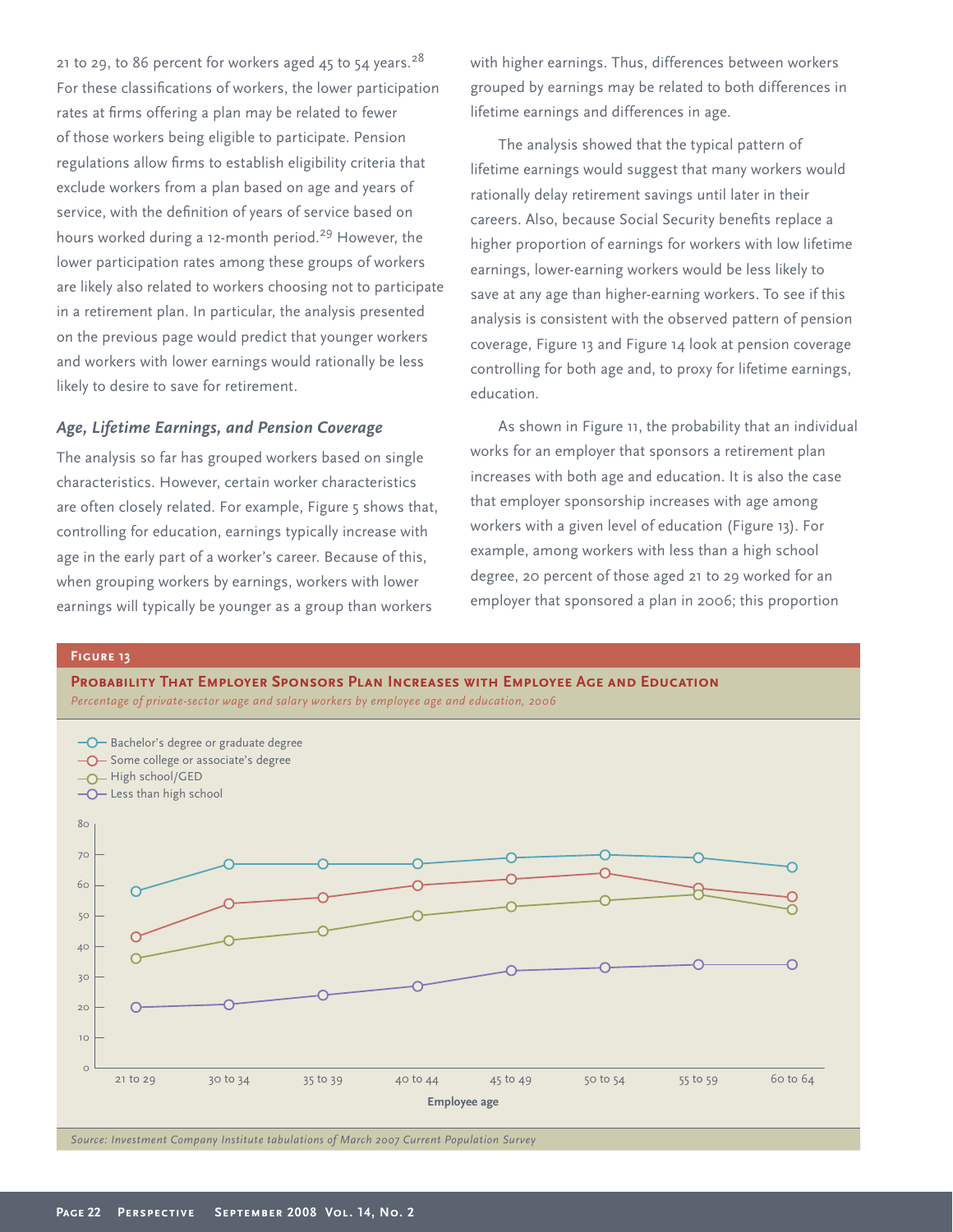increases to about one-third after age 45. Among workers with some college or an associate's degree, the employer sponsorship rate ranges from 43 percent for those aged 21 to 29, to 64 percent for those aged 50 to 54. Similarly, employer sponsorship increases with education among workers of a given age. For example, among workers aged 21 to 29, 36 percent of those with a high school degree worked for an employer that sponsored a retirement plan, compared with 58 percent of those with a bachelor's or graduate degree. Among workers aged 50 to 54, the sponsorship rate was 57 percent for workers with a high school degree compared with 70 percent for workers with a bachelor's or graduate degree. For workers with a bachelor's or graduate degree, two-thirds or more worked for an employer that sponsored a plan for every age group aged 30 or older. In contrast, no more than one-third of workers with less than a high school education worked for an employer that sponsored a retirement plan, regardless of age.

As explained earlier, among those who worked for an employer that sponsored a retirement plan in 2006, participation rates increase with age and education. As with employer sponsorship, participation among those offered a plan also increased with age among workers with a given level of education (Figure 14). For example, among workers with less than a high school degree who worked for an employer that sponsored a plan, 48 percent of those aged 21 to 29 participated; this percentage increases to 78 percent of those aged 50 to 54. Among workers with a high school degree, participation among those with an employer plan increases from 61 percent of workers aged 21 to 29, to 86 percent of workers aged 60 to 64. Similarly, participation among those offered a plan tends to increase with education among workers of a given age. For example, among workers aged 30 to 34 who worked for an employer that sponsored a plan, 57 percent of those with less than a high school education participated compared with 83 percent with a bachelor's or graduate degree. Among workers aged 60 to 64 with employer-sponsored plans, participation rates range from 74 percent for workers with less than a high school degree to 86 percent for workers with a bachelor's or graduate degree.

#### **Figure 14**

#### **Participation Rate at Employers Sponsoring Plans by Age and Education**

*Percentage of private-sector wage and salary workers by employee age and education at employers sponsoring pension plans, 2006*

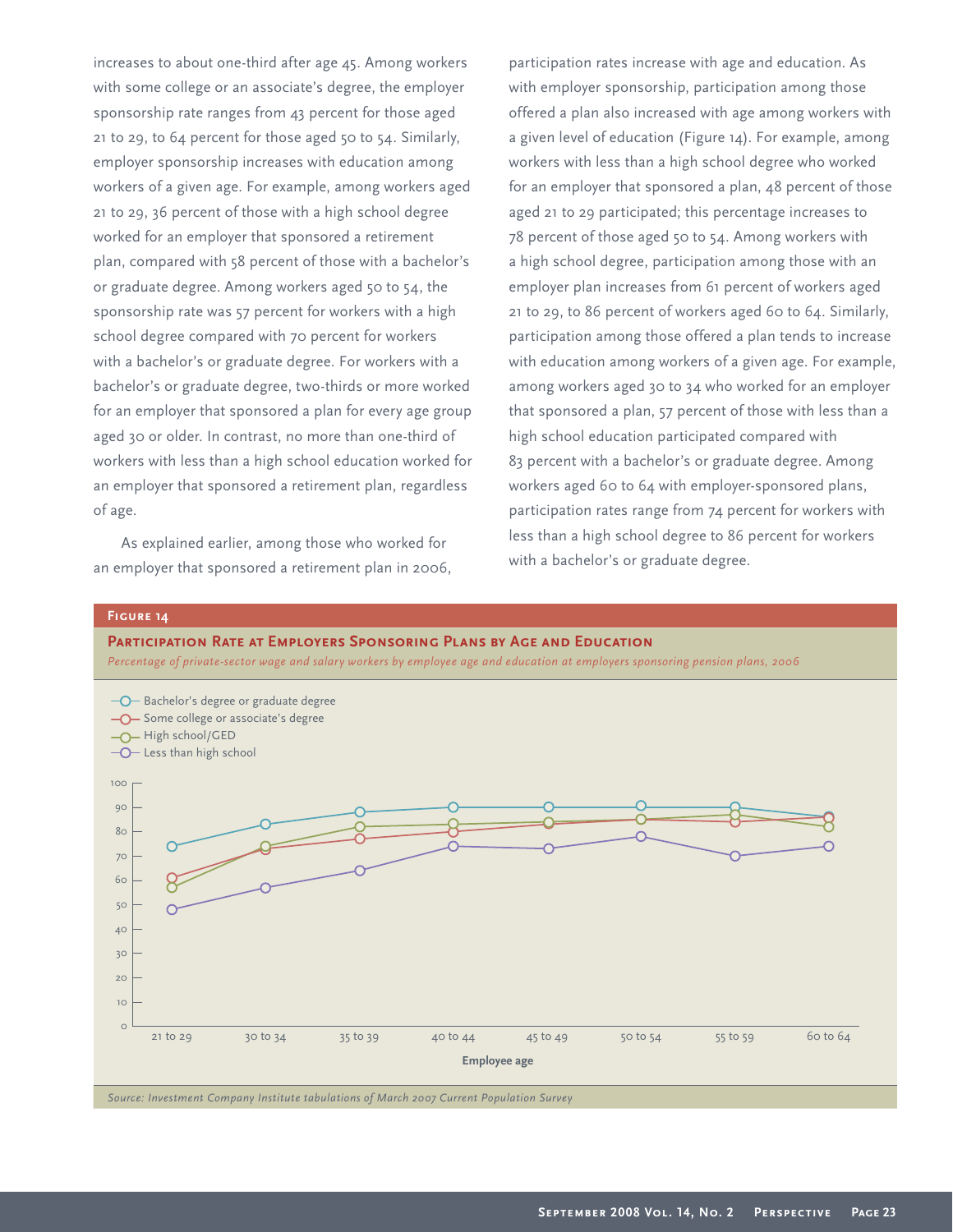Note that differences by education in participation rates among those with an employer that sponsors a plan are more pronounced at younger ages. For example, among workers aged 21 to 29, participation rates range from 48 percent to 74 percent depending on education a difference of 26 percentage points. Among workers aged 50 to 54, participation rates range from 78 percent to 90 percent depending on education—a difference of 12 percentage points. This pattern is consistent with what would be predicted by the analysis. Early in life there are larger differences among groups with different lifetime earnings, but later in life, even many of those with relatively low lifetime earnings will desire to save for retirement.

# **Understanding Differences in Sponsorship Rates by Firm Size**

As discussed above, conditional on a firm sponsoring a plan, participation rates are high regardless of firm size. Given the importance of the employer's decision to sponsor a plan, this section examines differences in sponsorship rates by firm size in more detail. Specifically, two alternative explanations are developed to explain the observed differences in sponsorship rates across firms and empirical evidence is examined to determine which explanation is more consistent with the data.

# *Alternative Explanations for Why Sponsorship Rates Differ by Firm Size*

As discussed, employers can compensate their workers with cash or non-cash benefits, such as retirement benefits. Firms structure their compensation packages to attract and retain qualified employees. However, the amount of compensation they can offer their employees is limited by the need to keep the products and services that they sell competitively priced. A firm sponsors a retirement plan if the associated reduction in the firm's direct compensation costs (cash compensation plus retirement benefits) is sufficient to cover the costs incurred by the firm to set up and administer the plan.

Some firms do not offer retirement benefits because doing so would increase their total compensation costs. Total compensation costs would increase if the costs incurred by the firm to set up and administer a retirement plan are greater than the associated reduction in the firm's direct compensation costs (cash compensation plus retirement benefits that accrue to employees). This would be the case if a firm's employees valued retirement benefits no more highly than cash compensation. It would also be the case if a firm's employees valued retirement benefits more highly than cash compensation, but the costs incurred by the firm to set up and administer a retirement plan would be greater than the associated reduction in the firm's direct compensation costs.

As shown in Figure 12, the proportion of workers whose employer sponsors a retirement plan varies considerably based on the size of the employer. There are two potential explanations for why small firms are less likely to sponsor retirement plans: (1) small firms incur higher per-employee administrative costs than large firms or (2) small-firm employees do not value retirement benefits as highly as do large-firm employees.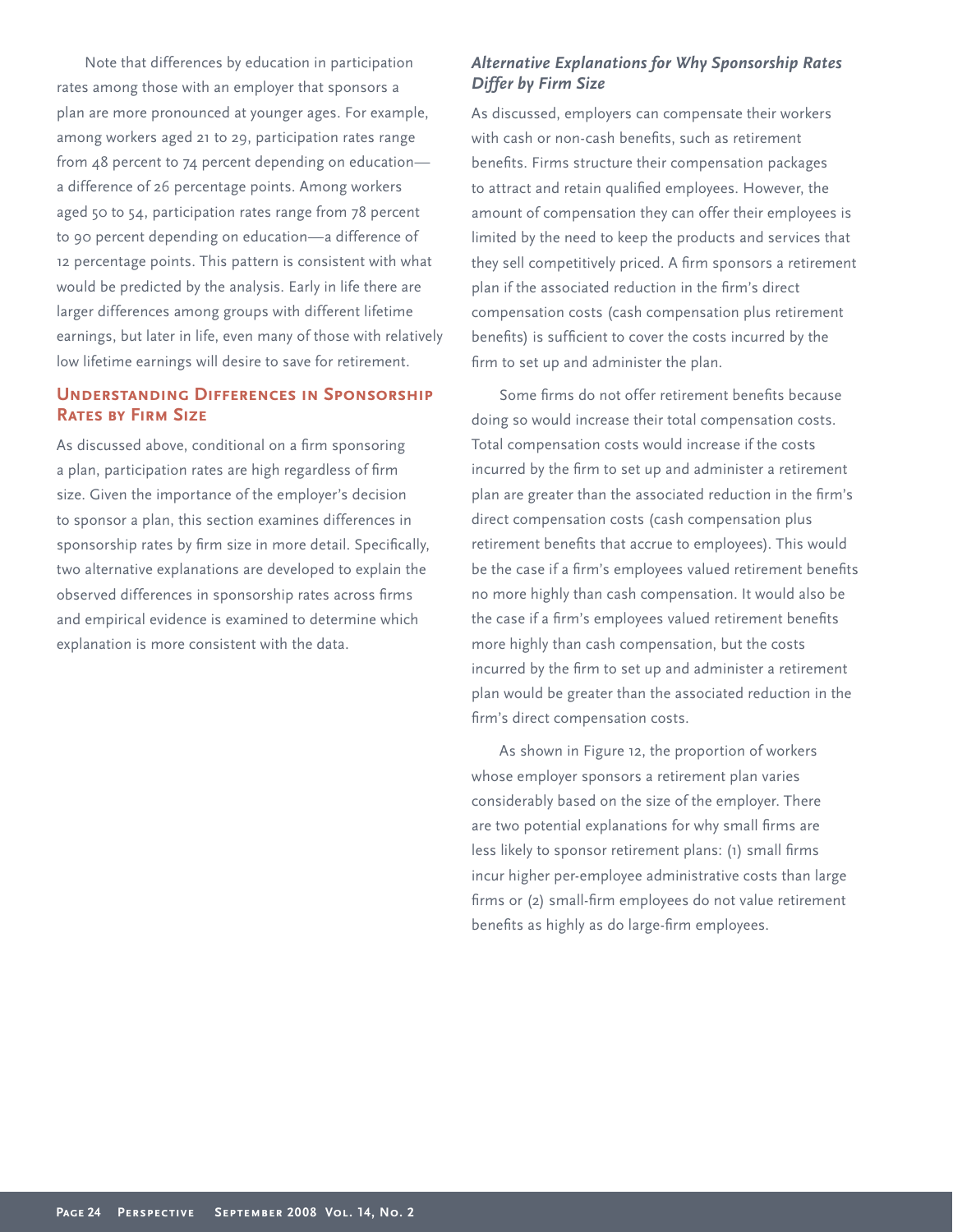If the costs of setting up and administering a plan have a significant fixed component that does not vary with the number of employees covered, then small firms will have much higher per-employee costs associated with a plan than large firms. In this case, even if employees at a small firm value retirement benefits as much as employees at larger firms that sponsor plans, smaller firms will be less likely to sponsor a plan because of higher per-employee administrative expenses.

Current government policies aimed at increasing participation by small firms implicitly assume administrative costs are a key barrier to small businesses adopting plans. For example, SIMPLE 401(k)s and SIMPLE IRAs, introduced in 1996 and available only to employers with fewer than 100 employees, have much less burdensome regulations than standard 401(k) plans. In addition, a tax credit to offset small employer pension plan startup costs (up to \$500 a year for the first three years of a plan's existence) was instituted in 2001 and made permanent in 2006.

Alternatively, small firms may have lower sponsorship rates because small-firm employees are systematically different from large-firm employees. Specifically, they are less likely to desire to save for retirement in the current year and thus place less value on employer-provided retirement benefits. In fact, many may prefer cash wages to pension benefits. On net, if total compensation costs, including administrative costs, are higher with retirement benefits, employers will choose not to offer a plan.

In particular, for firms with few employees who desire to save for retirement, complying with nondiscrimination rules, rather than administrative costs, may be the largest barrier to adopting a plan. Nondiscrimination rules are designed to ensure pension benefits do not disproportionately accrue to highly compensated

employees. This is accomplished by linking the benefits received by high-paid workers to the benefits received by low-paid workers within a given firm. However, if few of a firm's low-paid workers choose to participate in the retirement plan, the consequence is that high-paid employees at that firm have their retirement benefits severely restricted. That is, offering a 401(k) plan would provide little benefit to any employee if most of the lowpaid workers at a firm choose not to participate in a plan. Few low-paid employees would benefit because few would participate, and high-paid workers would not be allowed to receive many benefits.<sup>30</sup>

Although both high fixed costs and differences in workforce composition could explain the observation that smaller firms are less likely to sponsor a retirement plan, the two alternative explanations generate other predictions that differ. If the fixed costs associated with starting up and administering retirement plans are the primary barrier to small firms adopting a plan, then there should exist noticeable differences in sponsorship rates by firm size even if firms are similar in other observable characteristics. In contrast, if the primary reason small firms are less likely to sponsor a plan is that small-firm employees place a lower value on benefits relative to cash compensation to larger firm employees, the workforce composition of small firms should be noticeably different from that of large firms, and these differences should be consistent with small-firm employees having less desire to save for retirement in the current year.

# *Examining Differences in Employee Characteristics*

Overall, employees at small firms differ from employees at large firms. For ease of exposition, this section will refer to firms with fewer than 100 employees as "small firms" and firms with 100 employees or more as "large firms." Taken as a group, large-firm employees have different demographic characteristics than small-firm employees.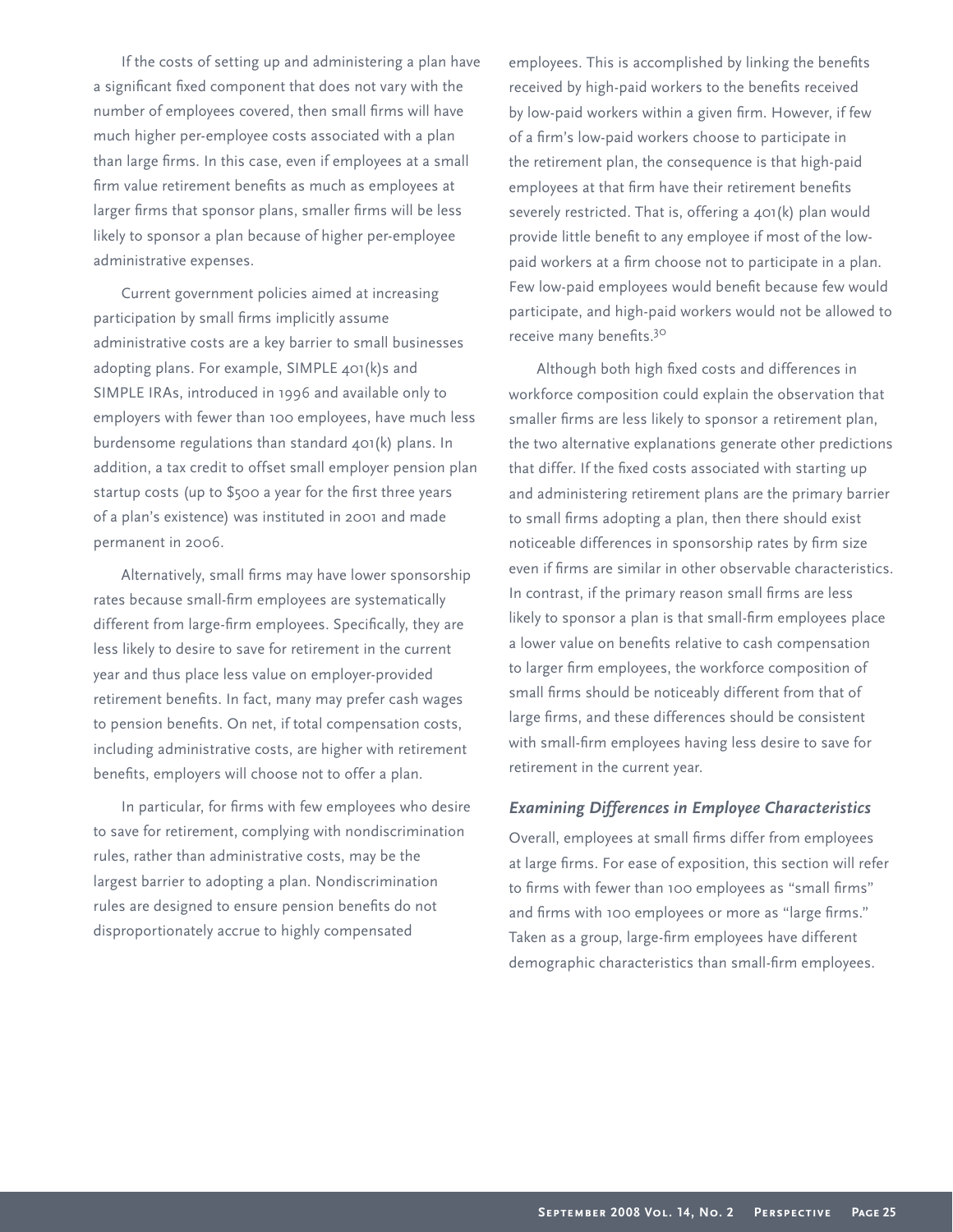Although the age distribution of workers does not differ markedly by firm size, small-firm (less than 100 employees) employees, on average, have lower earnings and have less formal education (Figure 15). $31$  For example, 38 percent of small-firm employees have annual earnings

of less than \$20,000 and 27 percent have annual earnings over \$40,000, compared with 24 percent and 43 percent, respectively, of large-firm (100 or more employees) employees. Fifteen percent of small-firm employees have less than a high school education compared with 8 percent

## **Figure 15**

## **Workforce Characteristics Differ Substantially by Firm Size**

*Percentage of private-sector wage and salary workers aged 21 to 64 by firm size (number of employees), 2006*



*Note: Components may not add to the total because of rounding.*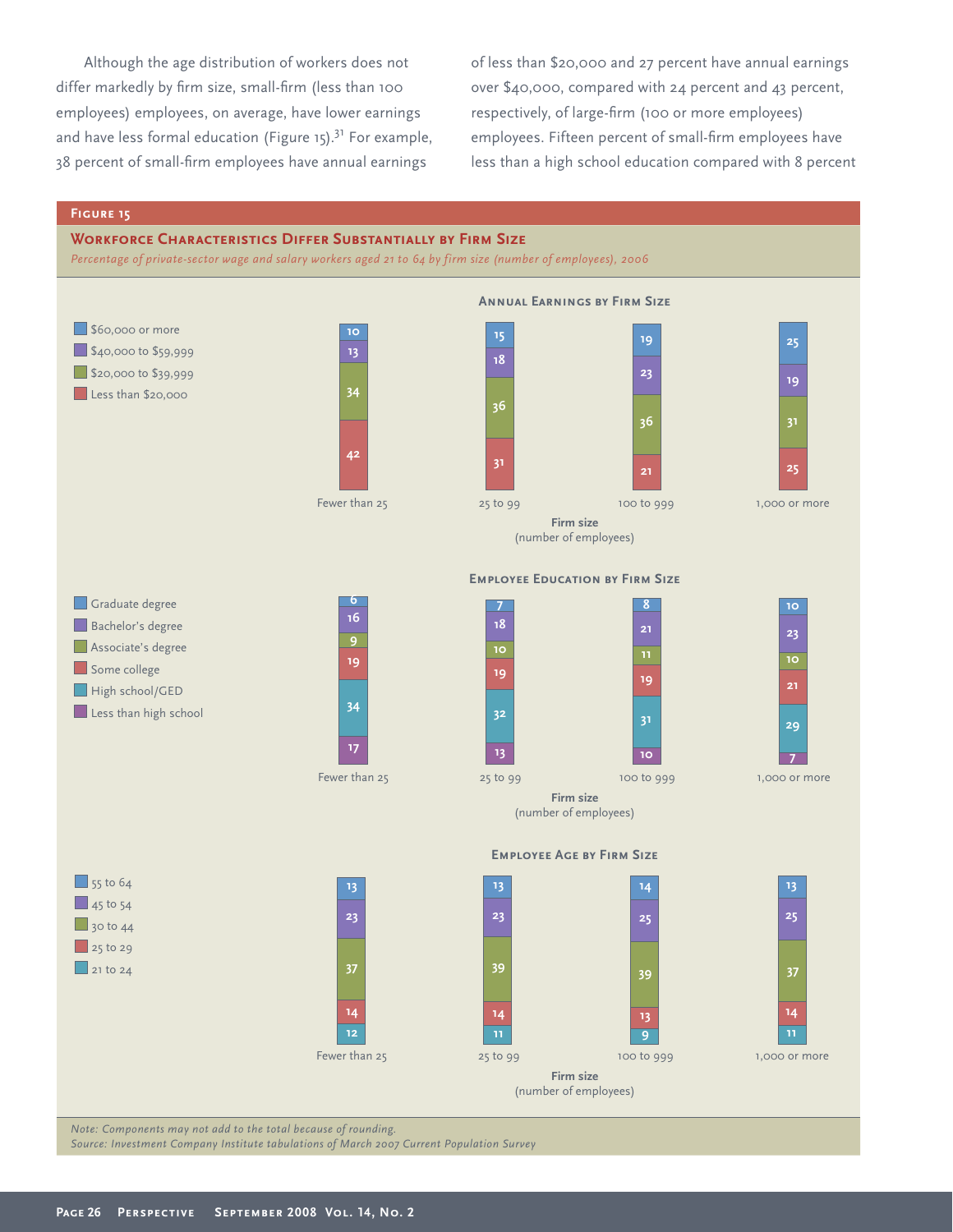of large-firm employees. Conversely, 23 percent of smallfirm employees have a bachelor's degree or graduate degree, compared with 31 percent of large-firm employees.

Employees at smaller firms are also less likely to be full-year, full-time workers (Figure 16). Sixty-five percent of employees at firms with fewer than 25 employees are full-year, full-time workers compared with 76 percent at other firms.

# *Employees with Retirement Plans at Firms of All Sizes Have Similar Characteristics*

Despite substantial differences in worker characteristics by firm size in the aggregate, small firms that sponsor retirement plans have workers who are similar to workers at large firms that sponsor plans. Similarly, large firms that do not sponsor plans have workers who are similar to workers at small firms that do not sponsor plans.

For example, 20 percent of employees at small firms that sponsor plans earn less than \$20,000 annually, compared with 17 percent of employees at large firms that sponsor plans (Figure 17). Regardless of firm size, employees at firms that do not sponsor plans earn substantially less: 46 percent of employees at small firms that do not sponsor plans and 38 percent of employees at large firms that do not sponsor plans earn less than \$20,000 annually.

A similar pattern holds for educational attainment. Among all employees of firms that sponsor plans, the workforce breaks down into roughly equally sized groups by broad education category: about one-third of employees at firms that sponsor plans have a high school education or less, about one-third have some college or an associate's degree, and about one-third have at least a bachelor's degree. These proportions vary little by firm size

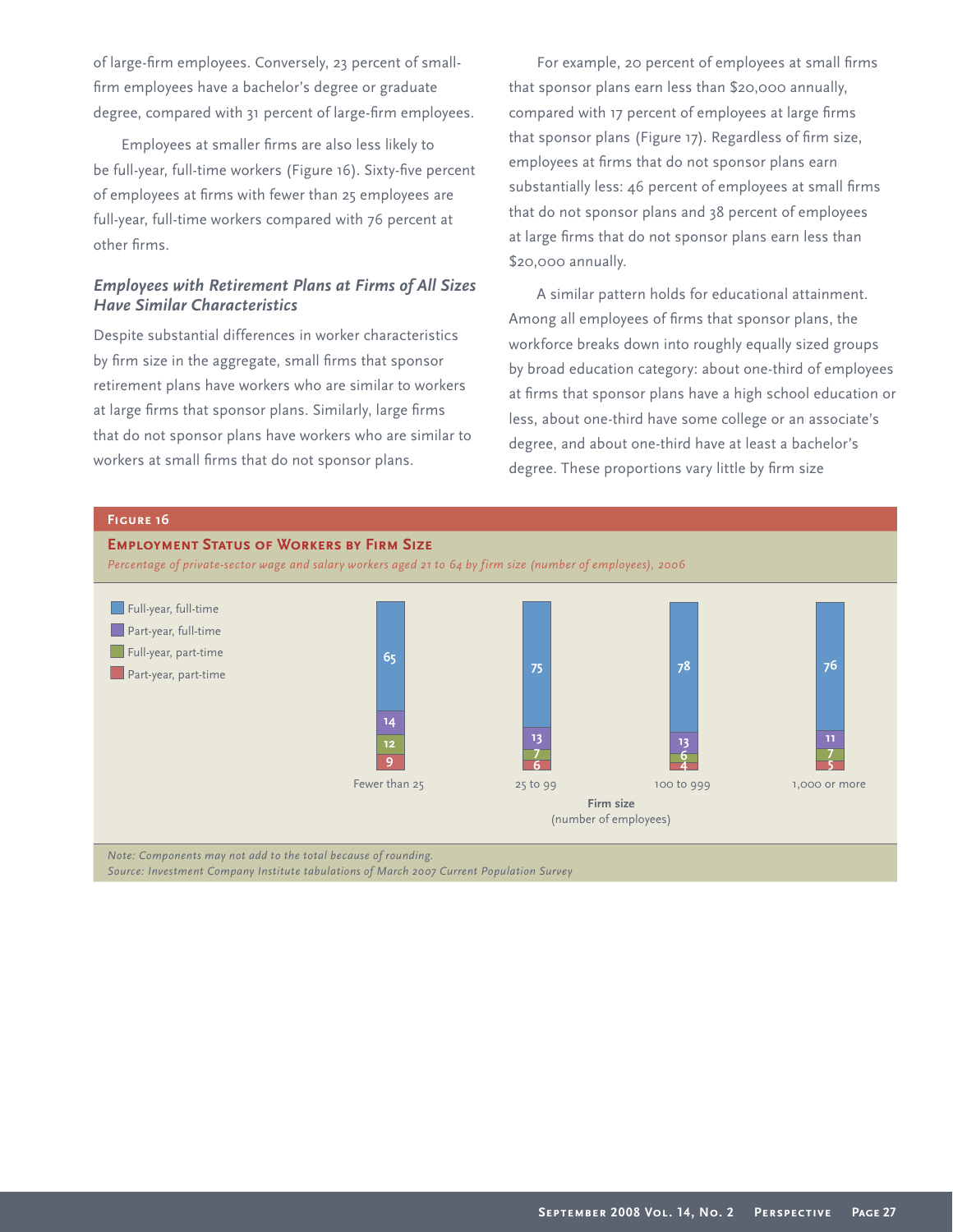## **Figure 17**

## **Many Employee Characteristics More Associated with Employer Sponsorship Than Firm Size**

*Percentage of private-sector wage and salary workers aged 21 to 64 by various characteristics, 2006*



**Firm size** (number of employees)

**Employee Age by Employer Size and Employer Sponsorship**



*Note: Components may not add to the total because of rounding.*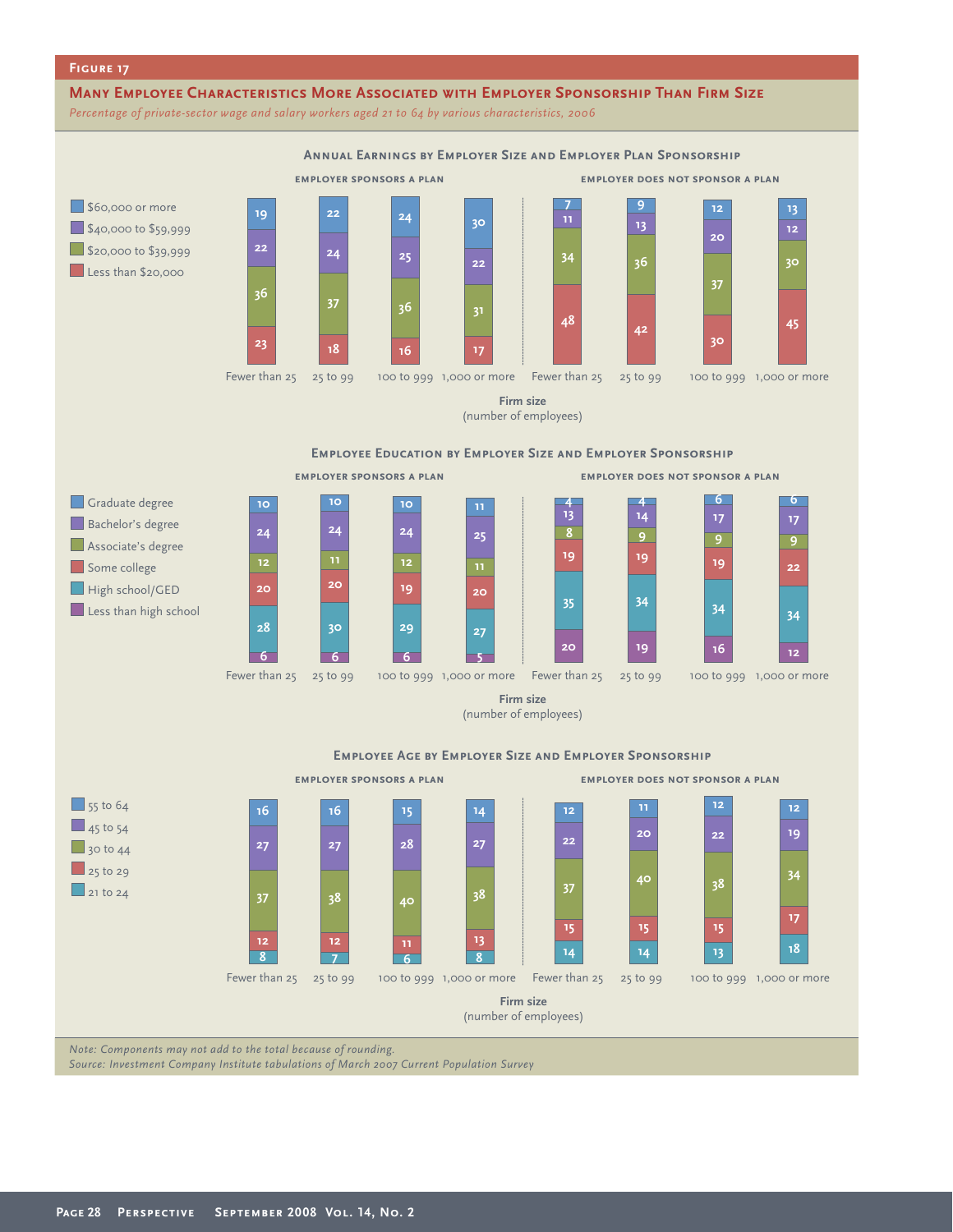(Figure 17). In contrast, employees of firms that do not sponsor plans have less formal education. Of employees at small firms that do not sponsor plans, 55 percent have a high school education or less and 18 percent have a bachelor's degree or more. For employees at large firms that do not sponsor plans, the comparable percentages are 48 percent and 23 percent, respectively.

In addition, across all firm sizes, workers at firms that do not sponsor plans are younger. Thirty percent of workers at firms without a plan are 21 to 29 years of age, compared with 20 percent of workers at firms that offer pensions.

Firms that do not sponsor retirement plans have higher proportions of part-time or part-year employees (Figure 18). Of firms that sponsor plans, 75 percent of employees at firms with fewer than 25 employees are full-time, full-year workers, compared with 82 percent of workers at other firms. Regardless of firm size, firms that do not offer a plan have fewer full-time, full-year workers. Of firms that do not sponsor plans, the smallest and largest firms have the lowest percentage of full-time, full-year workers: 62 percent of workers at firms with fewer than 25 employees; 69 percent of workers at firms with 25 to 999 employees; and 63 percent of workers at firms with 1,000 or more employees.

# *Summary: Why Sponsorship Rates Differ by Firm Size*

The characteristics of small-firm employees are significantly different from the characteristics of largefirm employees. Additionally, workers at small firms that sponsor plans are more similar to workers at large firms that sponsor plans than they are to workers at other small employers. Although both administrative costs and workforce composition are likely to influence an employer's decision to sponsor a retirement plan, these facts support the explanation that, as of 2006, the low sponsorship rate at small firms was due more to differences in demand for retirement benefits by the firms' employees than to the fixed costs associated with starting up and administering a plan.

# **Reexamining Which Workers Are at Firms That Do Not Sponsor Plans**

As reported above, 52 percent of private-sector wage and salary workers aged 21 to 64 reported that they worked for an employer that sponsored a retirement plan in 2006. However, the characteristics of workers at firms that sponsor plans differ systematically from those of workers at firms that do not sponsor plans. This section reexamines firm sponsorship from the perspective of which workers are likely to have the ability to save and are focused on saving for retirement and are, thus, likely to demand retirement benefits from their employers.

#### **Figure 18**



*Note: Components may not add to the total because of rounding.*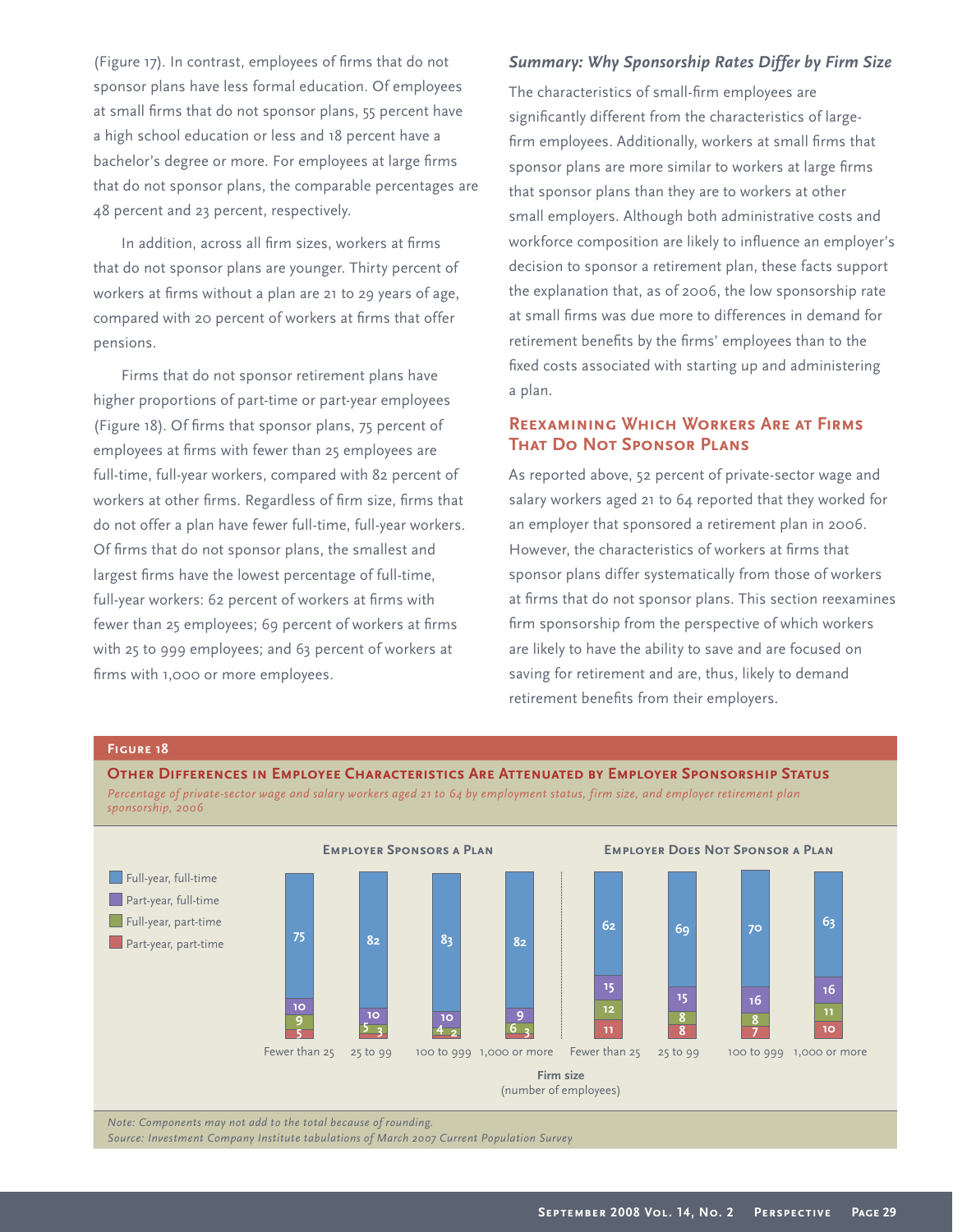# *Demand for Pensions and Employer Sponsorship*

Based on the analysis presented in this paper, this section defines the portion of the workforce that is likely to desire to save for retirement in the current year and who are thus likely to demand pension benefits.

Part-time or part-year workers are unlikely to desire to save for retirement in the current year. To some degree, this is because the bulk of these workers may typically have low earnings and will likely receive a high incomereplacement rate from Social Security. But in part, this is also because many workers who are currently working part-time or part-year may typically work full-time or for a full year. If earnings in the current year are below typical earnings, individuals are unlikely to want to reduce current consumption further by saving for retirement.

Few workers who are 21 to 29 years of age save primarily for retirement; the savings of this group are typically for education, the purchase of a home, or done for precautionary reasons. Full-time, full-year workers earning under \$20,000 annually are unlikely to have the capacity or desire to save for retirement. Full-year, full-time workers

earning \$20,000 to \$39,999 may have the ability to save, but because they have other saving priorities, they are likely to delay saving for retirement until after age 44. Full-year, full-time workers earning \$40,000 or more are likely to begin saving for retirement earlier than other workers, likely after age 29.

Of the 54.5 million workers at employers that sponsor plans, 19 percent are part-time or part-year workers.<sup>32</sup> Of full-time, full-year workers at these firms, 92 percent make \$20,000 a year or more. Looking only at those full-time, full-year employees most likely to demand retirement benefits from their employer, 28.9 million employees, or more than half, are either over 29 years of age and earn \$40,000 or more, or are over 44 years of age and earn \$20,000 or more.

In contrast, of the 50.2 million workers at employers that do not sponsor plans, 17.6 million (or 35 percent) are part-time or part-year workers and another 8.4 million (or 17 percent) are full-time, full-year workers aged 21 to 29 (Figure 19). Restricting attention only to the 24.3 million full-time, full-year employees most likely to



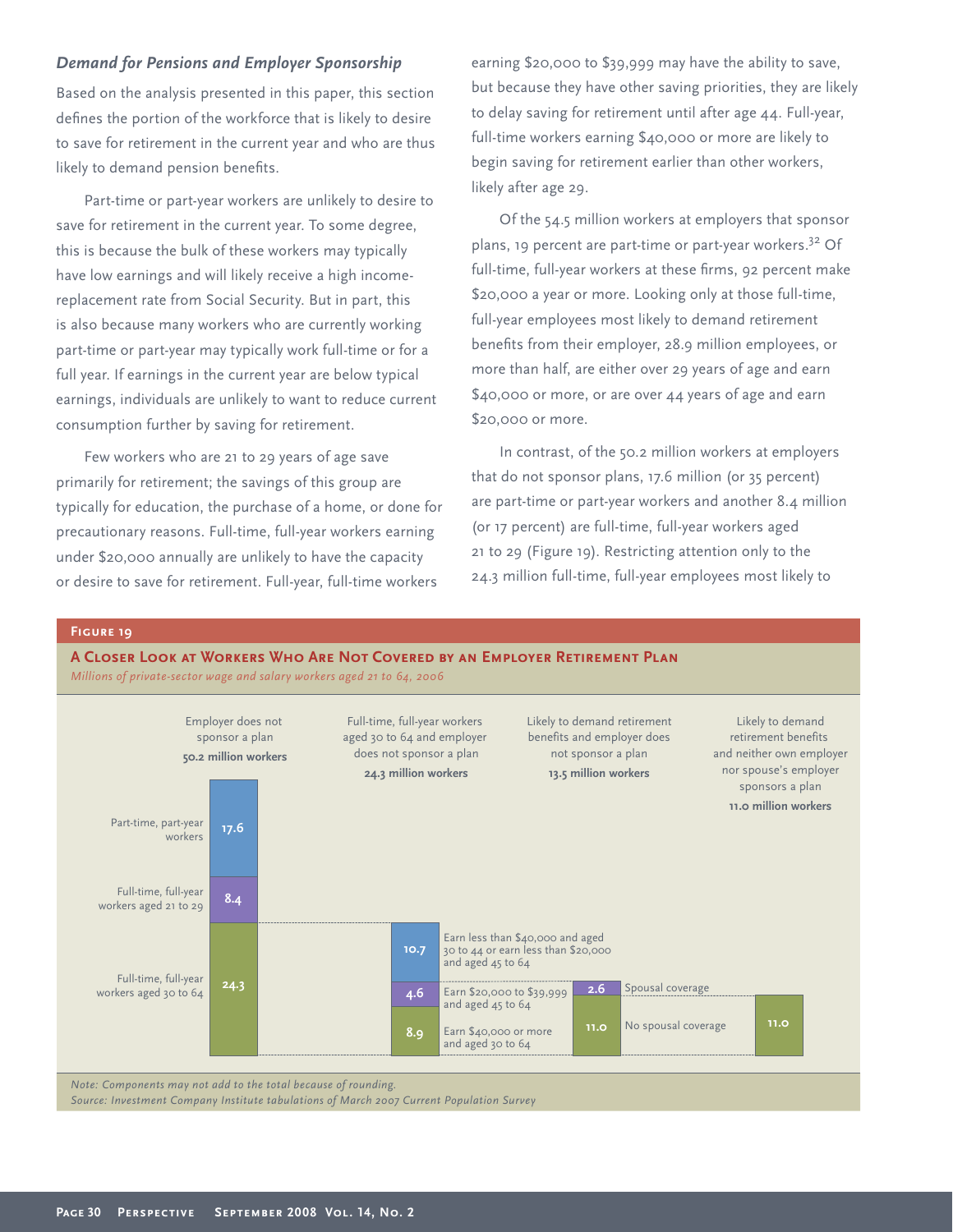demand retirement benefits from their employer, 13.5 million employees—or 27 percent of those working for a firm that does not sponsor a plan-are either aged 30 to 34 and earning \$40,000 or more, or are aged 45 to 64 and earning \$20,000 to \$39,999.

## *Access to an Employer Plan through a Spouse*

To some extent, the percentage of workers at firms that sponsor a retirement plan underestimates access of individuals to employer-sponsored retirement benefits. Some individuals who do not have access to a plan through their own employers have spouses who work for firms that sponsor a plan. Indeed, 15 percent of those without access to a plan through their own employer had access to a plan through a spouse. On net, of the 50.2 million employees who worked for firms that did not sponsor a retirement plan, 11.0 million, or 22 percent, were both likely to demand retirement benefits from their employer and were without access to an employer plan through a spouse. Indeed, limiting the sample to those workers likely to demand retirement benefits, 68 percent worked for a firm that sponsored a plan, and 74 percent had access to a plan through either an employer or through a spouse. Additionally, of those workers in this group whose own employer sponsored a plan or whose spouse's employer sponsored a plan, 92 percent participated in either their own employer's plan or a spouse's employer plan.

# *Summary: Which Workers Do Not Have Pension Coverage*

The private-sector pension system is often criticized because it is said that too small a fraction of the privatesector workforce has access to employer-provided pensions and not all workers with access to a plan choose to participate in the plan. However, aggregated statistics mask important differences in pension coverage by worker characteristics. Of those most likely to desire to save for retirement in the current year, nearly three-quarters had access to a plan through their own employer or their spouses' employers, and 92 percent of those with access participated.33 Of those who worked for an employer that did not sponsor a plan, only about one-fifth were likely to both desire to save for retirement in the current year and be without access to an employer plan through a spouse.

This analysis supports the conclusion that the private-sector pension system can and should be improved. Certainly, not all who are likely to desire to save for retirement in the current year have access to an employer-provided retirement plan. However, it suggests caution when proposing reforms to a system that provides retirement benefits to most workers who are likely to value retirement benefits more highly than cash compensation.

## **CONCLUSION**

Access to, and participation in, an employer-sponsored retirement plan is not randomly distributed throughout the workforce. Workers who are more likely to desire to save for retirement in the current year—older workers with more economic resources—are more likely to have pension coverage. Younger workers are less likely to desire to save primarily for retirement because their savings is typically focused on education, buying and furnishing a home, and building up liquid assets as a precaution against unexpected circumstances. Workers with lower current income and lower lifetime income are less likely to save for retirement because they are less likely to have the ability or desire to consume less than their current income, and because Social Security benefits replace a higher proportion of their preretirement earnings. Consistent with these preferences, employees who work for firms that do not sponsor plans are more likely to be younger, have lower current income, and lower lifetime income (proxied by education), and are less likely to work full-time for a full year.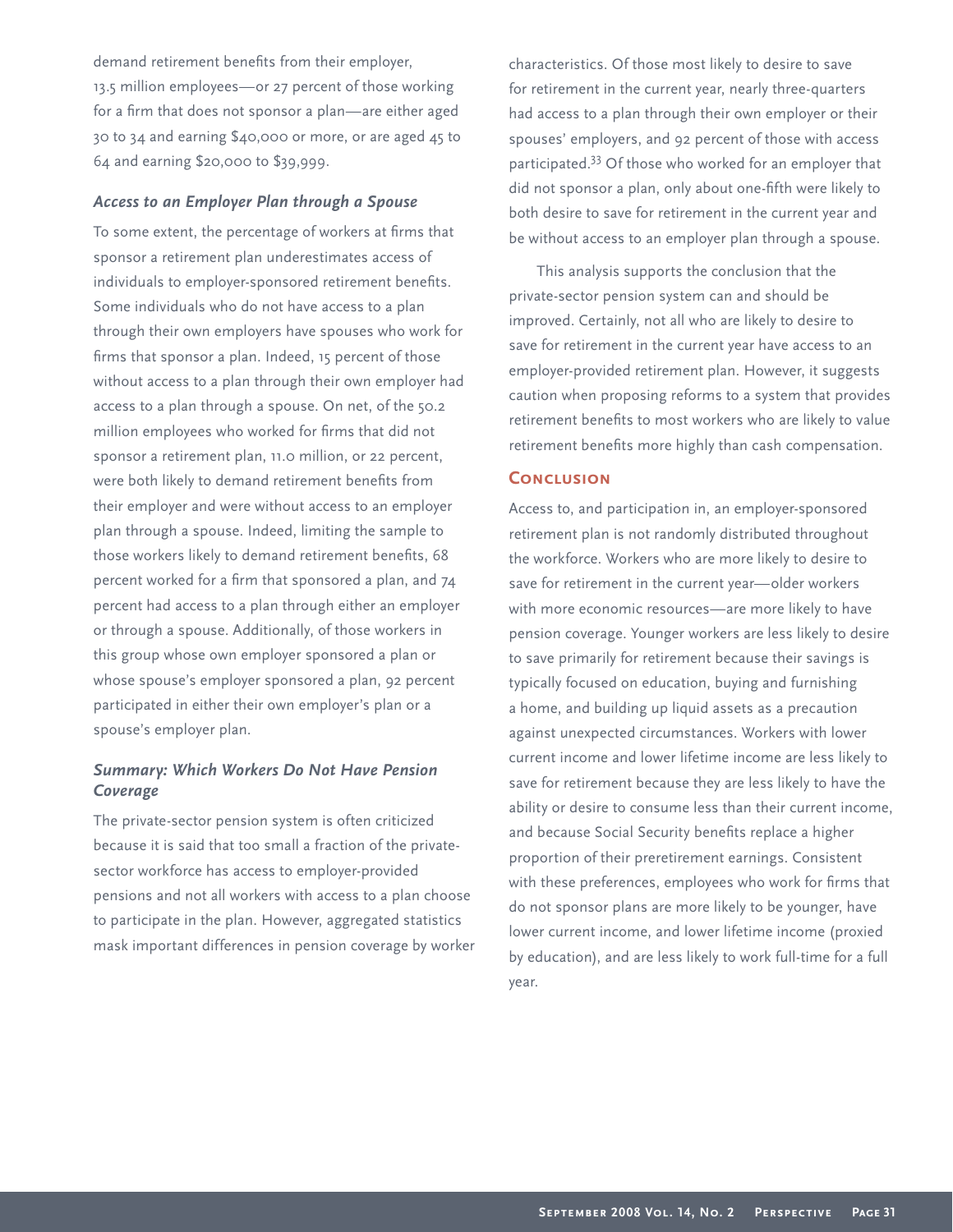Differences in sponsorship rates are perhaps most stark when tabulated by size of firm. Sponsorship rates range from 18 percent at firms with fewer than 10 employees to 71 percent at firms with 1,000 employees or more. There are at least two potential reasons why retirement plan sponsorship would vary by firm size. One explanation is that there are large fixed costs associated with establishing and administering a plan, leaving small firms with high per-employee costs. An alternative explanation is that small-firm employees do not place a high value on compensation in the form of retirement benefits. Both factors likely play some role. The data are consistent with workforce composition being a primary reason for the low rate of sponsorship by smaller firms. Overall, small-firm employees are more likely to be younger, have lower earnings, and have less education, and they are less likely to work full-time for a full year. However, workers at small firms that sponsor plans are more similar to workers at large firms that sponsor plans than they are to workers at other small employers.

It has long been noted that small firms are much less likely to sponsor a retirement plan than are large firms. Most efforts at increasing small firm sponsorship implicitly assume that administrative costs are the primary barrier to small firms offering pension plans. Although there is evidence that reducing administrative costs increases pension coverage,34 there is some frustration among policymakers that policies aimed at getting small firms to sponsor plans have not been more effective. The analysis in this paper suggests that, as of 2006, the primary reason firms, large or small, did not offer retirement benefits is because many of their workers were not focused on saving for retirement.

Making reasonable extrapolations about their earnings paths and Social Security replacement rates, it appears that only one in four private-sector workers without access to employer-based retirement plans is likely to have the ability to save and be focused primarily on saving for retirement. Only one in five is both likely to desire to save for retirement in the current year and to be without access to an employer plan through a spouse.

The incentives faced by both employees and employers should be taken into account when crafting pension reforms, and realistic goals should be set for increasing employer-based retirement plan coverage. Some workers do not have the resources to fund current consumption, much less the ability to set aside resources to fund consumption in retirement. Other workers may have the ability to save and will likely desire to save for retirement at some point in their career, but have more important savings priorities in the current year. It is unlikely that either group of these workers will seek to work for a firm that offers a pension plan; and, if they do work for a firm that offers a plan, it is unlikely that they would choose to contribute a portion of their salary to a retirement plan. More significantly, some households face a lifetime of low earnings. Even the best-designed voluntary private-sector retirement system is unlikely to provide adequate resources to fund retirement consumption for workers who find they have inadequate resources to fund consumption in years when they are participating in the labor market. Because of this, it is of vital importance to maintain a Social Security system that provides adequate benefits to workers with low lifetime earnings.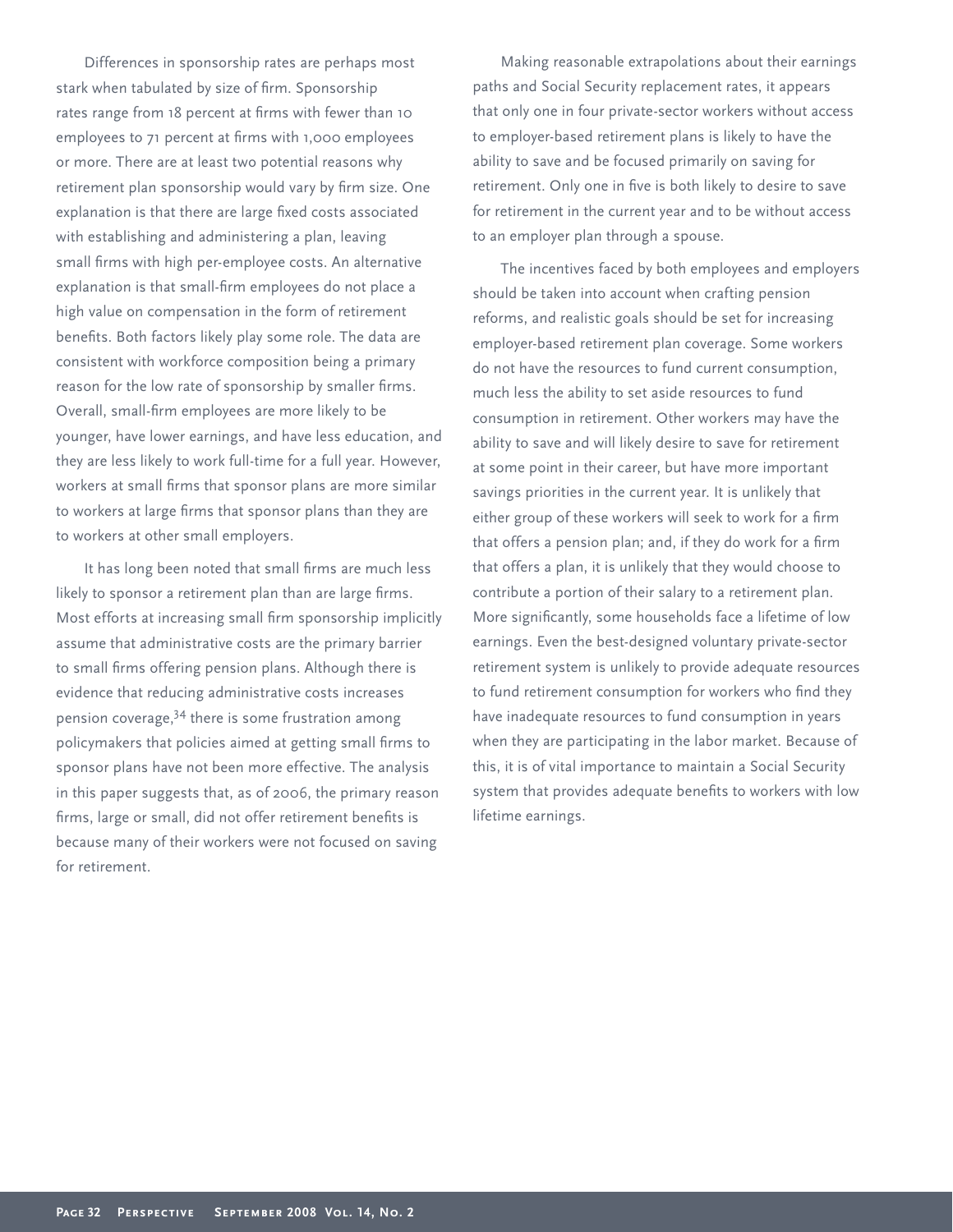## **Notes**

- <sup>1</sup> See Iwry and John (2006).
- Permitted disparity—the provision in the tax code that allows Social Security integration—is defined in Section 401(l) of the Internal Revenue Code. See Perun (2002) for a discussion of Social Security integration. Perun finds that, as of 1997, about one out of three DB plans were integrated and about one in four DC plans were integrated. Because integrated DB plans tend to be larger than average, about 42 percent of DB participants were in an integrated plan in 1997. The study was not able to determine the exact proportion of DC participants in integrated plans, but because most integrated DC plans in the 1997 sample were very small (75 percent had fewer than 20 participants), fewer than one in four DC participants were in integrated plans. In addition, permitted disparity rules do not apply to employee 401(k) contributions and employer 401(k) matching contributions; that is, employers that provide only matching contributions to a 401(k) plan are not permitted to integrate their plans with Social Security.
- <sup>3</sup> Contributions to both DB pensions and DC pensions (other than Roth contributions) receive the same income tax treatment. Contributions to pensions do not provide a tax preference to corporations. Compensation expense is deducted from revenue when calculating taxable corporate income; allowing a deduction for pension compensation expenses is not a tax preference. The tax preference arises because of the treatment of pension contributions under the individual income tax. Compensation, even deferred compensation, is typically included in an individual's taxable income, but special rules allow deferral of the individual income tax on qualified pension compensation.
- <sup>4</sup> The last available results are those of the 2004 survey. Results from the 2007 survey are expected in the first quarter of 2009.
- 5 See Appendix Figure A1.
- Panel data are an alternative to cross-sectional data. A panel begins with a cross-section of households, but then follows the members of the households in the panel over a period of time. Observed differences by age in a cross-section may be attributable to either the effect of age or so-called "cohort" effects: differences between groups due to factors other than age. For example, the life experiences of individuals born during the Great Depression may make their behavior at any given age quite a bit different than that of the baby boomers. Following groups of individuals over time, as in a panel, may allow the researcher to disentangle age and cohort effects. The use of panel data to analyze consumption and savings does not alter the findings materially.
- Carroll (1997) and Gourinchas and Parker (2002) find that consumption and income are fairly equivalent early in life, leaving little to savings (savings is equal to income less consumption).
- <sup>8</sup> Optimization over the life cycle generally requires that the marginal utility of consumption be equal in each time period. If certain other conditions are met, this would also imply that an individual would prefer to smooth consumption over time. Retired people may maintain their marginal utility by diminishing their consumption and increasing their time devoted to leisure. So, a constant marginal utility across the life cycle can also be maintained by trading consumption for leisure. See Engen, Gale, and Uccello (2004) and Scholz, Seshadri, and Khitatrakun (2006) for a more formal description of life-cycle models and for a discussion of retirement savings adequacy.
- <sup>9</sup> This is the pattern observed by age when looking at cross-section data. For a discussion of earnings patterns using lifetime earnings histories, see Mitchell and Phillips (2006).
- <sup>10</sup> Using life-cycle models, the major puzzle for economists has not been to explain why younger individuals do not save, but rather to explain why younger individuals do not take on more debt. That is, if earnings typically increase at the beginning of workers' careers, the workers may be able to finance consumption in every year of their lives that is higher than the amount they earn early in their careers (and would make themselves better off by doing so). Consuming more than the workers earn would be accomplished by accumulating debt in these years. One explanation for the apparent lack of borrowing is that individuals may not have access to credit. Such individuals are referred to as "liquidity constrained": they would like to borrow against future earnings, but without access to credit, they do not have enough liquid assets to consume as much as they would like. See Deaton (1991) for a discussion of liquidity constraints and life-cycle models. Another explanation is that, although workers can expect earnings to increase, on average, future earnings are too uncertain for them to want to risk taking on debt. For a discussion of "buffer-stock" savings and its effect on life-cycle models, see Carroll (1997). Hubbard, Skinner, and Zeldes (1995) argues that the presence of government transfer programs that use both earnings-based and asset-based means tests (for example, food stamps and welfare) reduce asset accumulation. These programs reduce savings both by providing a floor under which consumption cannot fall regardless of earnings or wealth, and by subjecting any accumulated wealth to an implicit 100 percent tax when earnings are low. Including meanstested programs in a life-cycle model with buffer-stock savings can explain why low-income households are more likely to hold no wealth and why such behavior is rational.
- <sup>11</sup> For example, Carroll (1997) simulates representative consumers rationally beginning to save for retirement at roughly age 45 to 50. Similarly, the model in Gourinchas and Parker (2002) predicts that financial asset accumulation and savings for retirement rationally begins sometime after age 40.
- <sup>12</sup> For a discussion of children and life-cycle savings, see Scholz and Seshadri (2007).
- <sup>13</sup> Calculations assume total household income is equal to earnings and all other eligibility requirements (such as the asset test for food stamps) are met. Eligibility for food stamps is determined monthly; eligibility for the EITC is determined annually. For purposes of the food stamp benefit, monthly earnings are assumed to be 1/12 of annual earnings, and it is assumed that the individual deducts from gross income \$175 per child for monthly dependent care expense when calculating net income.
- 14 After age 40, earnings are assumed to grow over time at a rate slightly lower than average wage growth projected by the Social Security Administration (2006). For example, in real 2006 dollars for the individual earning \$20,000 at age 40, wages increase from approximately \$17,200 at age 30 to approximately \$22,600 at age 59; real earnings from age 60 to age 66 are relatively flat. For more detail on the derived wage profiles, see Brady (forthcoming).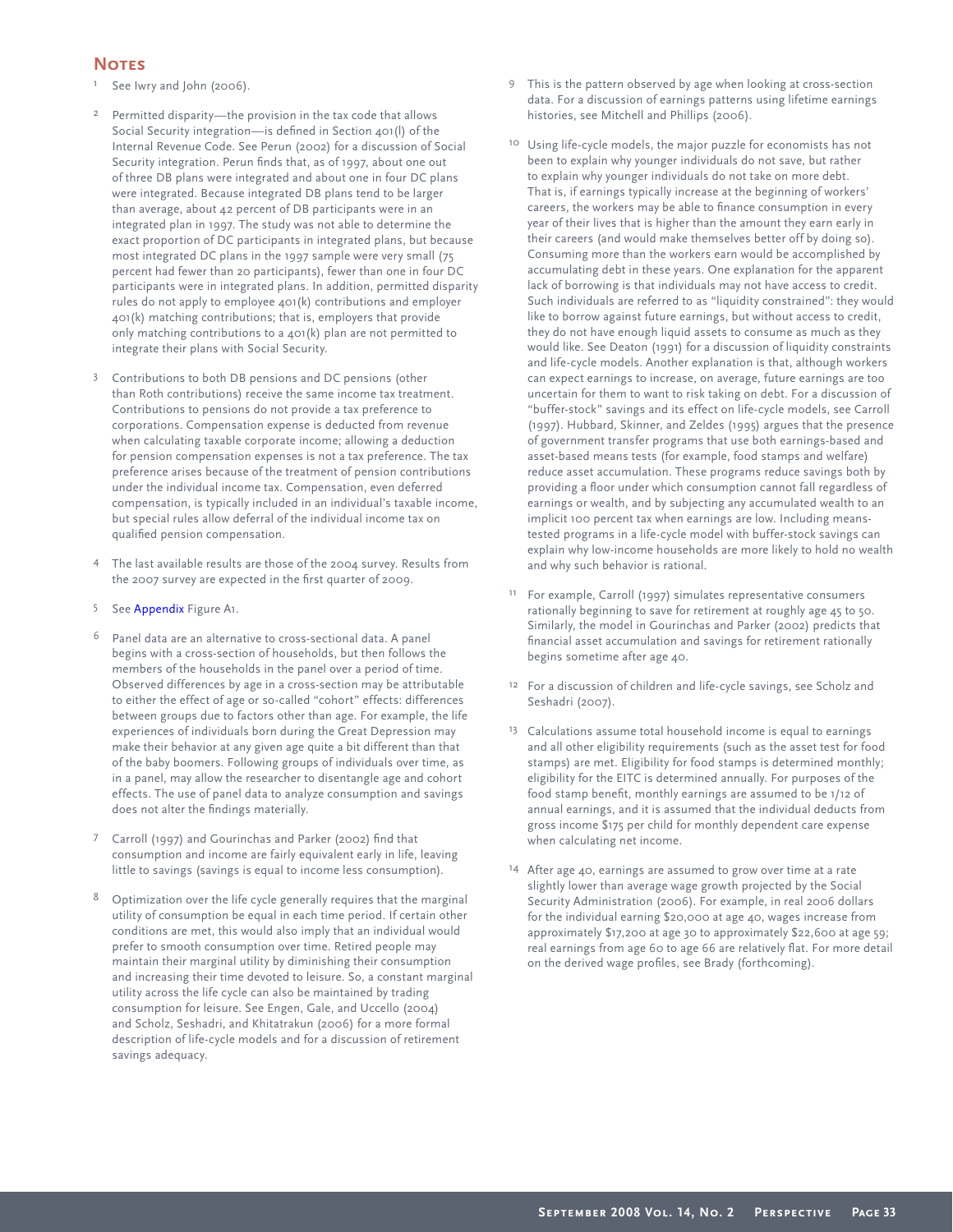- <sup>15</sup> While working, payroll taxes are 7.65 percent of earnings. Income taxes are calculated assuming the individuals are single with no children. The presence of children would reduce income tax liability. However, assuming the costs of raising children are greater than any associated tax benefits, properly accounting for the presence of children would increase the calculated replacement rate of an individual's own preretirement consumption. For both federal and state income taxes, it is assumed that 2006 tax law applies. That is, current tax rates are applied in all periods, and the parameters of the tax code that are indexed are adjusted for inflation (without regard to rounding rules) in periods both before and after 2006. Without loss of generality, state income taxes are calculated using Virginia income tax. Adjusted gross income (AGI) is set equal to earnings. Individuals take a standard deduction (equal to \$5,000 in 2006) and a single exemption (equal to \$3,200 in 2006) and are eligible for the childless earned-income credit (completely phased out for adjusted gross income over \$12,120).
- <sup>16</sup> Note that savings not only increases the calculated replacement rate by increasing retirement income (the numerator of the replacement rate ratio) but also by decreasing the amount of income available for consumption prior to retirement (the denominator of the replacement rate ratio). By definition, income saved is not consumed and thus does not need to be replaced in retirement.
- <sup>17</sup> See Brady (forthcoming) for a more general discussion of replacement rates and adequate savings rates.
- <sup>18</sup> If workers have expenses prior to retirement that they do not have after retirement, they may desire to replace less than 100 percent of net income. For example, if households own their own home and plan to pay off their mortgage prior to retirement, they would need fewer resources to cover expenses after retirement. If workers raised children and expect children to be out of the house prior to retirement, they do not need to replace preretirement income used to pay child expenses. Similarly, expenses may be lower if retirees do not have expenses related to working, such as commuting costs or the cost of eating outside the home.

 There are two primary reasons why workers may want to accumulate more assets. First, if workers desire to retire prior to the normal Social Security age, Social Security benefits will be reduced and workers may desire to make up this difference with retirement assets. Second, if workers expect expenses to be higher, on net, in retirement than they were prior to retirement, they may desire to replace more than 100 percent of preretirement income. The primary reason for expenses to go up in retirement would be an increase in out-ofpocket medical expenses.

These factors are discussed in more detail in Brady (forthcoming).

- <sup>19</sup> Although the ratios are higher, net worth–to-income ratios show similar differences between households with different levels of education. Hubbard, Skinner, and Zeldes (1995) shows that wealthto-income ratios (and, presumably, financial asset-to-income ratios) vary not only by education and age, but also by income when controlling for education and age.
- <sup>20</sup> Eligibility for pensions may be restricted by a worker's age, hours worked, and years of service (see endnote 28). In addition, a firm may restrict pension benefits to a particular line of business within the larger firm or restrict the benefit to certain occupations.
- <sup>21</sup> See, for example, Purcell (2007); Copeland (2007); and Munnell, Lee, and Meme (2004).
- <sup>22</sup> Wage and salary workers aged 21 to 64 represented the bulk (88 percent) of the 118.8 million private-sector wage and salary workers in the United States in 2006. This analysis excludes individuals who are likely to be continuing their education (6 percent of all wage and salary workers were aged 18 to 20); very young (2 percent of all wage and salary workers were younger than 18); or nearing or possibly phasing into retirement (4 percent of all wage and salary workers were aged 65 or older).
- <sup>23</sup> Appendix Figure A2 provides more detailed statistics on privatesector wage and salary workforce composition.
- <sup>24</sup> Another household survey, the BLS's Survey of Income and Program Participation (SIPP), collects information on the type of retirement plan an individual is offered. However, those data are only available every five years, with the latest data available being 2003. See U.S. Census Bureau (2001). Alternatively, retirement plan coverage can be determined by surveying businesses (rather than households), as is done by the BLS's National Compensation Survey. See U.S. Department of Labor (2007). In addition, private-sector pension plans are required to file a Form 5500 report annually with the Department of Labor. Form 5500 data summarize contribution, distribution, and asset information for private-sector plans. See U.S. Department of Labor (2008).
- <sup>25</sup> Appendix Figure A2 provides more detailed statistics on pension coverage. In addition to characteristics discussed in the text, the likelihood of working for an employer that sponsors a plan also varies by the occupation of the employee and the industry of the employer. For example, 67 percent of executive, administrative, and managerial workers work for an employer that sponsors a plan compared with 30 percent of workers in service occupations other than protective services. Workers in the finance, insurance, and real estate (F.I.R.E.) industries have a 65 percent probability of working for an employer that sponsors a plan, compared with 34 percent of construction industry workers and 28 percent of workers in personal service industries.
- <sup>26</sup> See Appendix Figure A2 for more detailed information on participation rates by employee and employer characteristics.
- <sup>27</sup> See Appendix Figure A2 for this detail. For example, employer sponsorship rates by industry range from 21 percent (agriculture, forestry, and fishing) to 66 percent (durable goods manufacturing); among workers whose employers sponsor a plan, participation rates range from 64 percent (retail trade) to 86 percent (durable goods manufacturing).

 More formally, the primacy of sponsorship in determining differences in participation rates can be seen by comparing the standard deviation of sponsorship rates among groups of workers to the standard deviation of the participation rate conditional on a firm sponsoring a plan among groups of workers. For example, using the groupings of workers from Figure A2, the sponsorship rate by size of firm ranges from 18 percent to 71 percent, yielding a standard deviation of sponsorship rate of 20.5 percent. Conditional on a firm sponsoring a plan, participation rates range from 77 percent to 81 percent, yielding a standard deviation of only 1.5 percent. The comparisons for the other groups are (standard deviation of sponsorship rate to standard deviation of conditional participation rate), ethnicity: 11.7 percent to 3.7 percent; immigration status: 14.8 percent to 4.1 percent; industry: 15.5 percent to 7.8 percent; education: 15.7 percent to 8.0 percent; and occupation: 14.6 percent to 8.1 percent.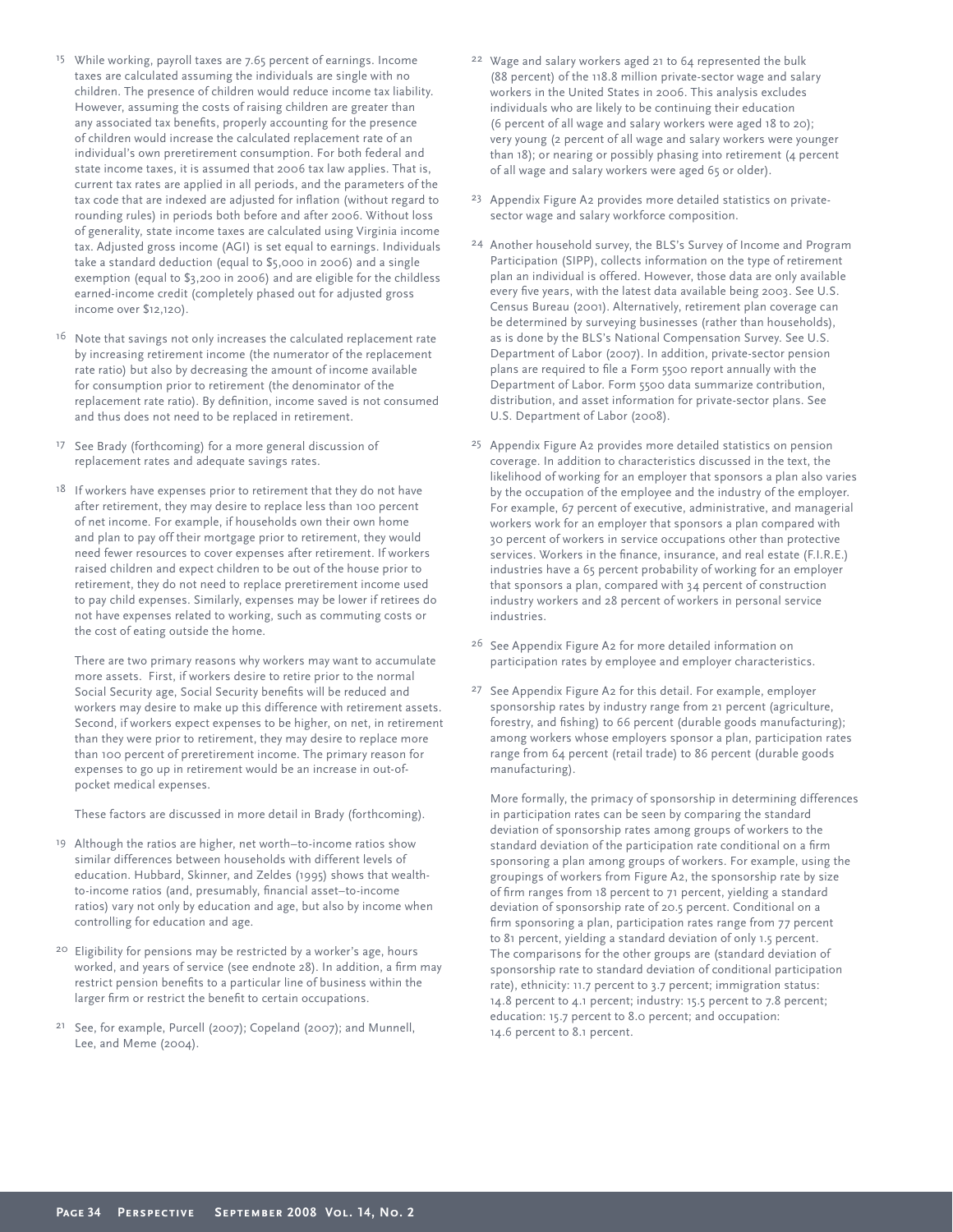- <sup>28</sup> More formally, the comparison of the standard deviation of sponsorship rates to the standard deviation of conditional participation rates are weeks and hours worked: 12.5 percent to 22.1 percent; annual earnings: 20.3 percent to 23.0 percent; and age: 7.8 percent to 11.0 percent.
- <sup>29</sup> In general, eligibility can be delayed until the later of: (1) age 21 or (2) one year of service. Special rules allow for a two-year service requirement if all benefits accrued under the plan vest immediately. Special rules allow nonprofit educational institutions to delay eligibility until age 26. A year of service is typically defined as a 12-month period in which an employee has 1,000 hours of service, so even long-tenured part-time or part-year workers may not be eligible for a plan if they never pass this threshold.
- <sup>30</sup> For a more complete discussion of the factors involved in a firm's decision to offer retirement benefits and the effect of nondiscrimination rules on this decision, see Brady (2007).
- <sup>31</sup> See Appendix Figure A3 for more detail.
- <sup>32</sup> See Appendix Figures A4 and A5 for more detail.
- <sup>33</sup> See Figure A6 for more detailed information on sponsorship rates and participation rates among these groups of employees.
- <sup>34</sup> For example, as of December 2007, there were over 500,000 SIMPLE IRA plans with approximately 2.2 million participants. Approximately 98 percent of the plans had 25 or fewer participants. See Brady and Holden (2008).